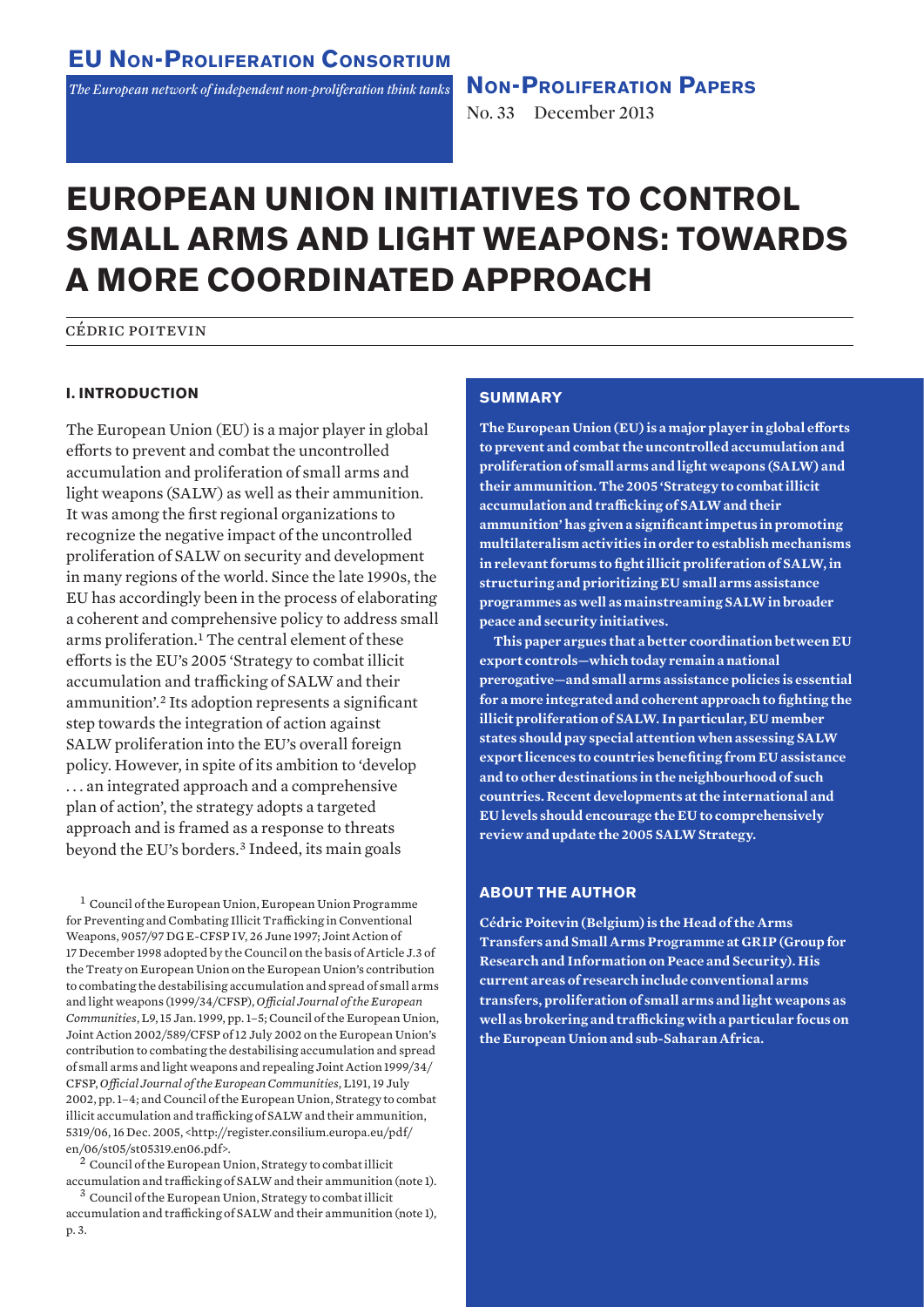relate to building consensus in relevant international forums to strengthen SALW-related norms and to carrying out bilateral small arms assistance projects with third countries (i.e. all countries except EU and NATO members, Australia, Japan, New Zealand and Switzerland) and organizations.

The broad scope of the EU's SALW Strategy potentially gives the EU institutions and the member states the ability to act extensively and decisively on many aspects of the fight against illicit SALW proliferation in a coordinated way. Experience shows that the strategy has given a significant impetus in structuring and prioritizing EU small arms assistance programmes as well as mainstreaming SALW in broader peace and security initiatives. Although the strategy calls for strengthening the SALW export control policies of the EU and its member states, compared to the strategy's other goals, it provides little guidance for implementing that goal. Today export controls remain a national prerogative and there is no indication that EU member states systematically take into account the potential impact of their exports on countries and regions that benefit from SALW-related assistance and development cooperation programmes initiated or supported by the EU.

This paper argues that better coordination between EU export controls and small arms assistance policies is essential for a more integrated and coherent approach to fighting the illicit proliferation of SALW. In particular, EU member states should pay special attention when assessing SALW export licences to countries benefiting from EU assistance and to other destinations in the neighbourhood of such countries. In addition to these considerations, recent developments at the international and EU levels—such as the adoption of the international Arms Trade Treaty (ATT), important security changes in regions close to the EU (particularly, the Middle East, North Africa and the Sahel) and the recently adopted EU Communication on firearms and the internal security of the EU—should encourage the EU to comprehensively review and update the 2005 SALW Strategy.<sup>4</sup>

Section II of this paper provides a brief history of efforts initiated by the EU to develop a common approach towards fighting illicit small arms proliferation from the late 1990s to the adoption of the

SALW Strategy in 2005. Section III offers an analytical overview of the most significant EU foreign policy actions to fight small arms proliferation, which fall under three categories: (*a*) promoting multilateralism activities in order to establish mechanisms in relevant forums to fight illicit proliferation of SALW, (*b*) advancing SALW-specific assistance initiatives, and (*c*) mainstreaming SALW in broader peace and security initiatives. Section IV explores the extent to which the EU's SALW export control policies, and related initiatives, have been strengthened in order to contribute to the EU's objective of fighting the illicit proliferation of SALW. The paper argues that the level of coordination between the initiatives and the strategy has been poor and uneven, at times hindering the shared objective of combating the proliferation of SALW. Section V provides conclusions and recommendations, including ideas for how the EU's Strategy could be updated and reviewed.

#### **II. ELABORATING THE FRAMEWORK: THE 1998 JOINT ACTION AND THE 2005 STRATEGY**

Since the end of the cold war, the proliferation of SALW and their ammunition has gradually become a particular concern for the international community, especially in view of the important role played by SALW in triggering and perpetuating criminality and armed conflicts worldwide.

On 17 December 1998 the Council of the European Union adopted the 'Joint Action on the EU contribution to combating the destabilising accumulation and spread of small arms and light weapons' (1998 Joint Action).<sup>5</sup> The initiative took place in the context of ongoing discussions among the EU member states about their conventional weapon export policies and the potential for harmonization, which earlier that year had culminated in the adoption of the Code of Conduct on Arms Exports.<sup>6</sup> It also echoed the submission in 1997 to the United Nations General Assembly of the Report of

<sup>4</sup> European Commission, Communication from the Commission to the Council and the European Parliament, Firearms and the internal security of the EU: protecting citizens and disrupting illegal trafficking, Com(2013) 716 final, 21 Oct. 2013.

<sup>5</sup> Joint Action 1999/34/CFSP of 17 December 1998 (note 1), pp. 1–5. This Joint Action builds on a previous initiative related to conventional weapons adopted by the Council in 1997. Council of the European Union, European Union Programme for Preventing and Combating Illicit Trafficking in Conventional Weapons (note 1).

<sup>&</sup>lt;sup>6</sup> For perspective on the context leading to the adoption of the Code of Conduct on Arms Export see Bromley, M., 'The Review of the EU Common Position on Arms Exports: prospects for strengthened controls', Non-Proliferation Papers no. 7, EU Non-proliferation Consortium, Jan. 2012, <http://www.nonproliferation.eu/activities/ activities.php>.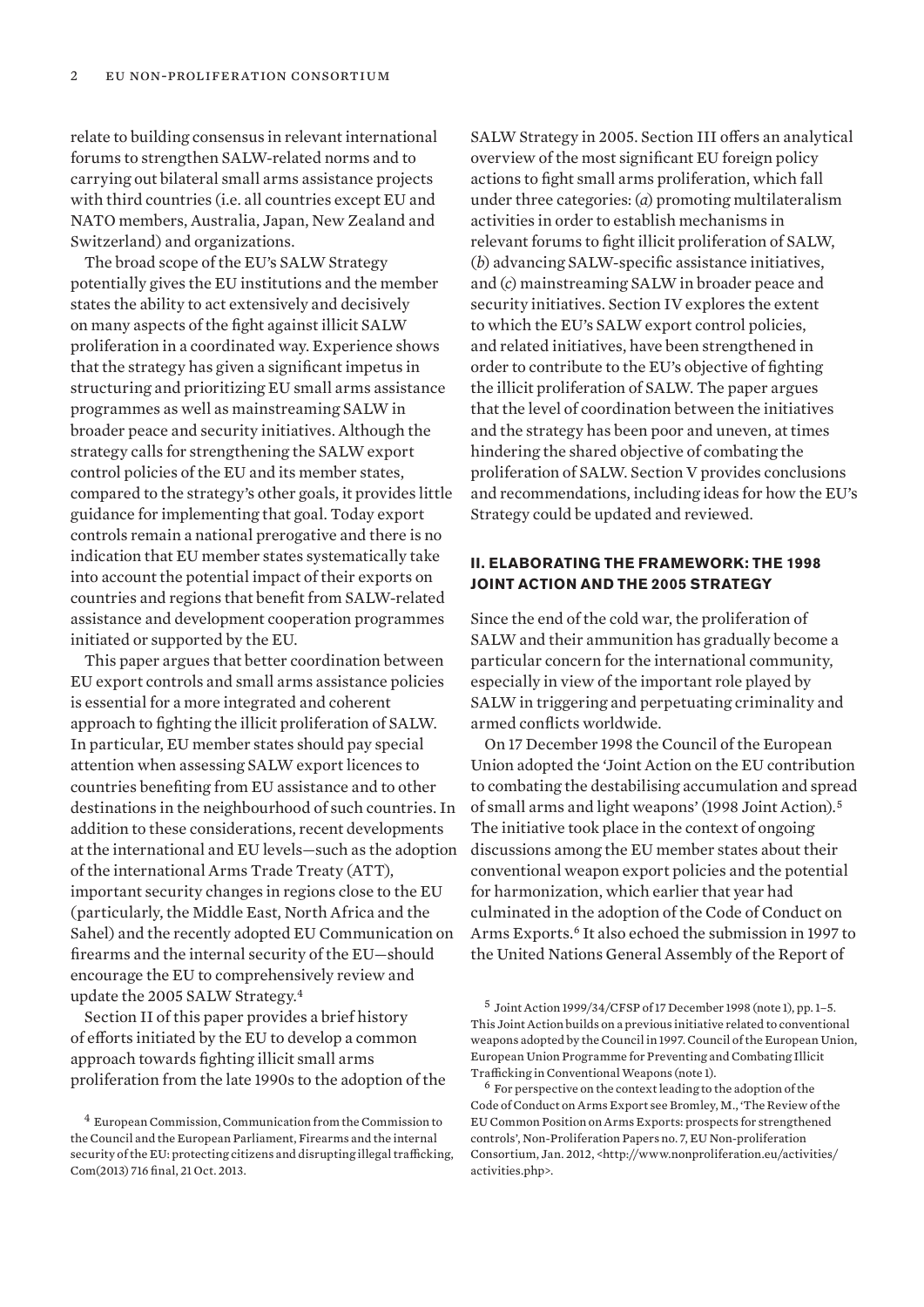the Panel of Governmental Experts on Small Arms. The 1998 Joint Action was the first EU initiative to address the issue of SALW in the union's Common Foreign and Security Policy (CFSP). It particularly acknowledged that 'comprehensive measures [are required] for the elimination of uncontrolled circulation of small arms'. In July 2002 the 1998 Joint Action was repealed and replaced by another, which included ammunition within its scope.<sup>7</sup> This new document established three general objectives, which still prevail in the SALWrelated initiatives undertaken by the EU today: (*a*) to fight against the destabilizing accumulation and spread of SALW, (*b*) to contribute to the reduction of stocks of SALW and their ammunition, and (*c*) to help solve the problems caused by such accumulations.

The 2002 Joint Action in general terms laid the foundation for a structured EU policy on SALW. It both gave a promotional role to the EU, which should encourage other states and regions to comply with the objectives listed above, and contained several commitments related to export control for the member states. These commitments included, among others, the obligation 'to import and hold small arms only for their legitimate security needs' and the duty for 'exporting countries to supply small arms only to governments'.<sup>8</sup> Through these provisions, the EU member states thus recognized that an adequate regulation of legal transfers of SALW might have a positive impact on preventing their uncontrolled and illicit proliferation. The 2002 Joint Action also set out other priorities, including stockpile destruction, removal of surplus weapons, disarmament, demobilization, and reintegration (DDR), and the target of promoting these priorities at relevant international and regional forums. Article 6 specified the conditions for the EU to provide financial and technical SALW-related assistance to non-EU states and also established the framework for the many assistance programmes initiated and supported by EU institutions and the member states. Article 7 stated the pre-eminence of the Council in deciding on the allocation of such assistance and the priorities for use of the funds. In the absence of an internationally agreed definition of SALW, the annex also specified the types of weapon that fall under the term SALW in EU legislation. Only small arms that are 'specially designed for military use' were included

in the definition, thus excluding 'civilian weapons' from its scope (see box 1).<sup>9</sup> Finally, it was agreed that the Council would review the actions taken in the framework of the joint action annually.<sup>10</sup>

Three years later, the Council reviewed its political documents on SALW on the basis of the commitments assumed under the European Security Strategy (ESS) in 2003. Drawing inspiration from the 2003 EU Strategy against the Proliferation of Weapons of Mass Destruction (WMD), a distinctive European Strategy on SALW was adopted on 16 December 2005 to 'develop . . . an integrated approach and a comprehensive plan of action to combat the illicit trade in SALW and their ammunition'.<sup>11</sup> Indeed, the EU recognized that its SALW-related initiatives had been almost exclusively focused on the consequences of small arms proliferation so far (e.g. DDR programmes and security sector reform (SSR) in countries affected by armed violence). The 2005 Strategy argued that these so-called 'reactive initiatives' must urgently be supplemented by what is deemed a more 'preventive action' so as to tackle 'illegal supply and demand' (e.g. disposal of surplus weapons in originating countries and regions with illicit weapons).<sup>12</sup> Another of its important aspects was the aim to 'ensure that [the EU] security policy and its development policy are consistent' by mainstreaming the SALW issue in all aspects of its external policy, using existing initiatives and actions and by 'fully exploiting the means available

<sup>9</sup> Council of the European Union, Joint Action 2002/589/CFSP of 12 July 2002 (note 1).

 $10$  The annual reports on implementation of the Joint Action are available on the European External Action Service website, <http:// eeas.europa.eu/non-proliferati0on-and-disarmament/documentation/ documents/index\_en.htm#Bookmark16>. Due to a degree of redundancy with progress reports on the

implementation of the EU SALW Strategy, production of annual reports on implementation of the Joint Action was suspended from 2011. Representative of the EEAS Non Proliferation and Disarmament Unit, Email exchange with author, 19 Sep. 2013.

<sup>11</sup> In contrast to the proliferation of WMD, the uncontrolled proliferation of SALW was not identified as one of the 5 key threats facing the EU and was only incidentally mentioned in the ESS (whose aim is to identify the key challenges and threats to EU security). Retrospectively, the SALW Strategy nonetheless states that the 'consequences of the illicit manufacture, transfer and circulation of small arms and light weapons and their excessive accumulation and uncontrolled spread are central to four of these five challenges'—that is, terrorism, regional conflicts, state failure and organized crime.

<sup>12</sup> The 2005 Strategy makes a distinction between 'reactive' and 'preventive' SALW assistance. The former takes place in countries affected by armed violence that are considered to be at the very end of the illicit SALW proliferation, while the latter refers to assistance in countries and regions regarded as source of illicit proliferation.

<sup>7</sup> Council of the European Union, Joint Action 2002/589/CFSP of 12 July 2002 (note 1), pp. 1–4.

<sup>8</sup> Council of the European Union, Joint Action 2002/589/CFSP of 12 July 2002 (note 1), Article 3.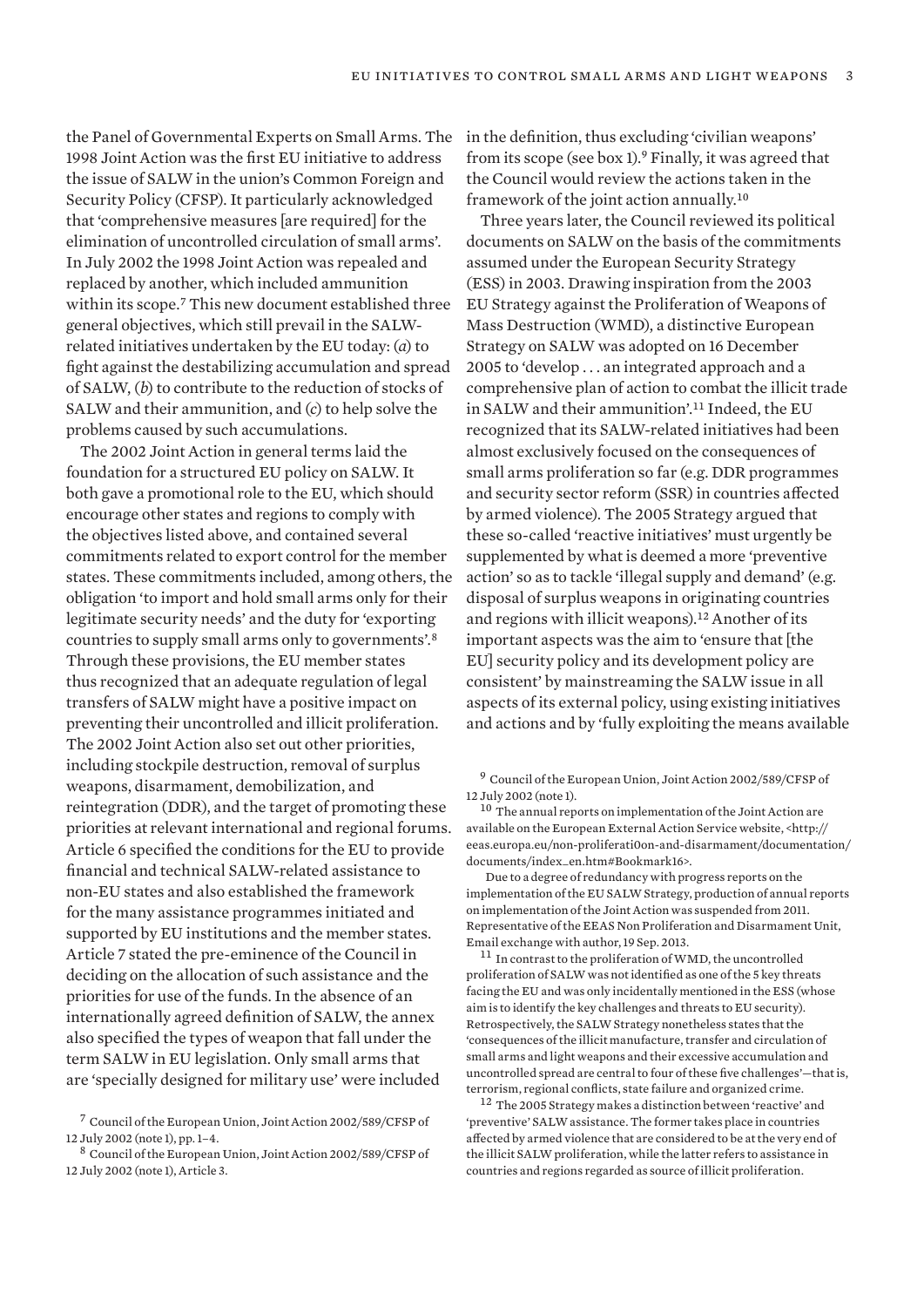#### **Box 1.** Small arms versus firearms

The European Union (EU) legal texts distinguish between 'small arms' and 'firearms'. The term 'small arms and light weapons' (SALW) is generally used in the context of the EU's Common Foreign and Security Policy (CFSP). The 2002 Joint Action and the 2005 SALW Strategy only include small arms and accessories 'specially designed for military use', in line with the categorization put forward by the Report of the Panel of Governmental Experts on Small Arms in 1997.*a* Other small arms considered to be for civil use (i.e. revolvers, self-loading pistols and rifles) are not covered by the 2005 SALW Strategy. Such weapons are defined as 'firearms' in the EU internal market and common policy commercial policy. The 2008 directive on the control of the acquisition and possession of weapons ('any portable weapon that expels, is designed to expel or may be converted to expel shot, bullet or projectile by the action of combustible propellant') is based on the definition adopted by the 2001 United Nations Protocol on Firearms and excludes firearms designed for military purpose.*<sup>b</sup>*

However, recent research shows that, currently, there is no international consensus among states, experts and industry on the difference between military and civil small arms. Cultural considerations and differences in the categorization of small arms in national legislation, even among EU member states, represent a significant obstacle in that perspective. Weapons considered as military within the EU may be transferred to a third state, which categorizes them as civil weapons, and vice and versa. Similarly, civil firearms may be used in the context of military conflicts, and small arms 'specially designed for military use' are frequently used in criminal activities. Additionally, recent technological developments make it difficult to distinguish between military and civil small arms.*c* Finally, it has been pointed out that the definition of small arms used in the context of the CFSP is too narrow and should be expanded 'in order for the EU to address the full range of small arms problems, especially in relation to criminality'.*<sup>d</sup>*

*<sup>a</sup>* Council of the European Union, Joint Action 2002/589/CFSP of 12 July 2002 on the European Union's contribution to combating the destabilising accumulation and spread of small arms and light weapons and repealing Joint Action 1999/34/CFSP, *Official Journal of the European Communities*, L191, 19 July 2002, annex. See also United Nations, Report of the Panel of Governmental Experts on Small Arms, A/52/298, 27 Aug. 1997, pp. 11–12.

*<sup>b</sup>* Directive 2008/51/EC of the European Parliament and of the Council of 21 May 2008 amending Council Directive 91/477/EEC on control of the acquisition and possession of weapons, *Official Journal of the European Union*, L179, 8 July 2008; and United Nations, Protocol against the Illicit Manufacturing of and Trafficking in Firearms, Their Parts and Components and Ammunition, supplementing the Convention against Transnational Organized Crime, General Assembly Resolution 55/255, 31 May 2001, Article 3.

*<sup>c</sup>* Royet, N., 'Les difficultés du contrôle des exportations d'armes à feu civiles' [The difficulties of civilian arms export controls], Groupe de recherche et d'information sur la paix et la sécurité (GRIP) Note d'analyse, 27 June 2012, <http://www.grip.org/sites/grip.org/files/ NOTES\_ANALYSE/2012/NA\_2012-06-27\_FR\_Q-ROYET.pdf>.

*<sup>d</sup>* United Nations Institute for Disarmament Research (UNIDIR), 'European action on small arms and light weapons and explosive remnants of war: final report', 2006, <http://www.isn.ethz.ch/Digital-Library/Publications/Detail/?ots591=0c54e3b3-1e9c-be1e-2c24a6a8c7060233&lng=en&id=121757>, pp. 24–25.

to it at multilateral and regional levels, within the European Union and in the EU's bilateral relations'.<sup>13</sup> It also intended to pull together all the instruments at the disposal of the EU, namely 'the Member States' civilian and military capabilities, the CFSP and ESDP instruments, including the Code of Conduct on Arms Exports, other external action instruments, including action through the European Community, and police, customs and judiciary action within the EU'.<sup>14</sup> It is worth mentioning that the 2005 Strategy's preamble identified export controls as a preventive tool to deter

<sup>13</sup> Council of the European Union, Strategy to combat illicit accumulation and trafficking of SALW and their ammunition (note 1), p. 6.

 $^{14}$  On the EU SALW Strategy see European External Action Service, 'The fight against excessive accumulation and illicit trafficking of SALW and their ammunition', <http://eeas.europa.eu/non-proliferation-anddisarmament/salw/index\_en.htm>.

the uncontrolled proliferation of SALW, but proposals to strengthen EU export control policies represent a small section of the overall plan of action set out in the strategy.

The 2005 Strategy reaffirmed the three overarching objectives set out in the 2002 Joint Action and added a new important objective—the establishment and development of the necessary structures within the EU to implement the strategy. It also reaffirmed the two priority regions of intervention already identified by the 1998 Joint Action: sub-Saharan Africa, considered by the EU as the area most affected by conflicts that are fuelled by SALW proliferation and accumulation; and Eastern and South Eastern Europe, given that major quantities of illicit SALW and ammunition disseminated in Africa originate from weapon stockpiles in these regions. Besides these regions, 'priority attention' was given to 'other regions affected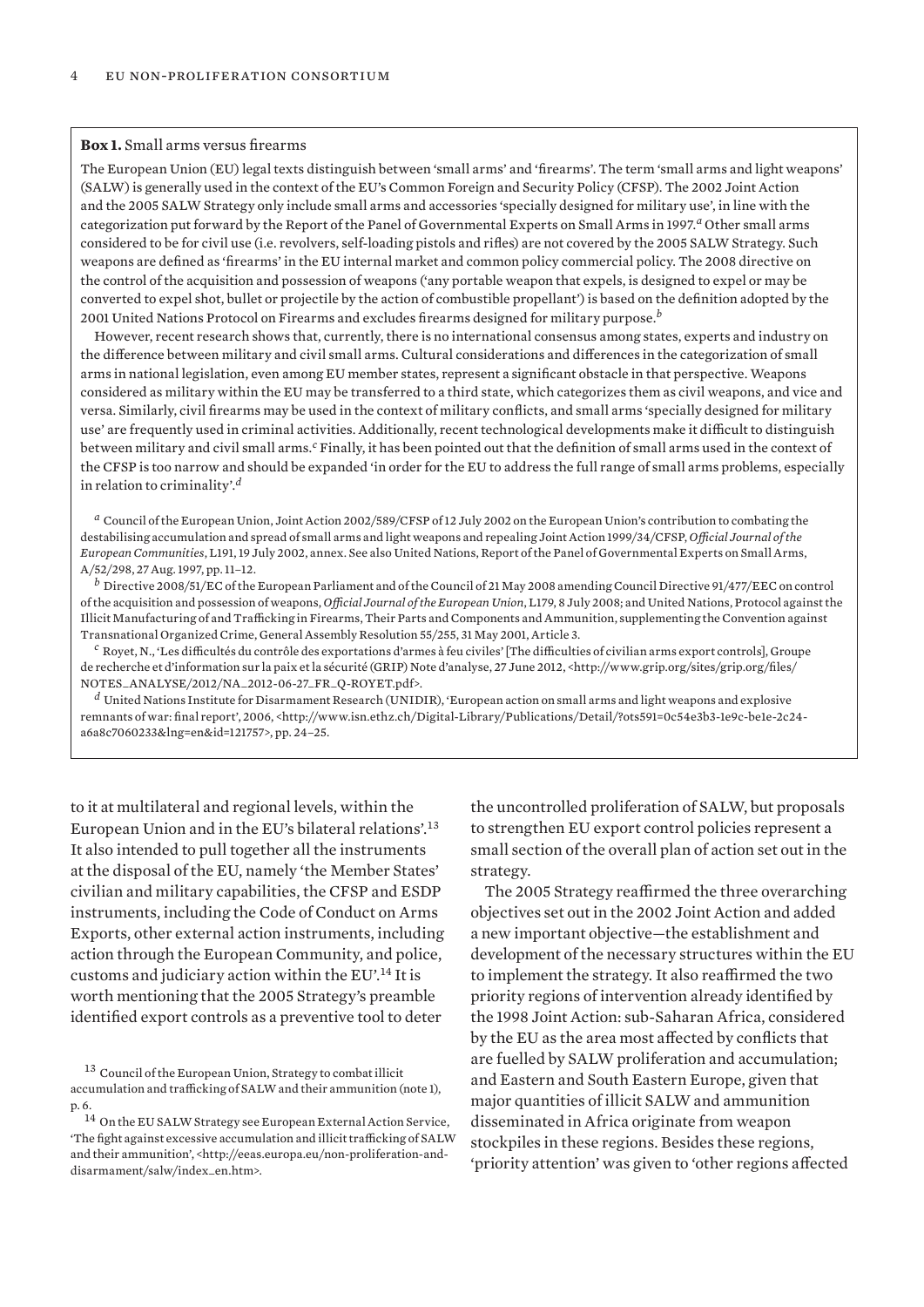by the proliferation and excessive accumulation of SALW', namely, Central Europe and Latin America and the Caribbean. The EU intended the action plan articulated in the 2005 Strategy to be 'flexible and adaptable to the circumstances of the international security context' and stipulated that its implementation would be 'reviewed and updated' every six months by means of a progress report.<sup>15</sup> The strategy aimed to structure and make more coherent the existing EU SALW-related initiatives and, where relevant, to incorporate the small arms dimension in broader CFSP and foreign policy initiatives.

# **III. AN OVERVIEW OF EUROPEAN UNION INITIATIVES TO FIGHT THE ILLICIT PROLIFERATION OF SMALL ARMS AND LIGHT WEAPONS**

This section highlights some of the significant actions that have been taken by the EU on an ad hoc basis from the mid-1990s to 2005 and the initiatives adopted under the 2005 SALW Strategy. The EU's SALWrelated initiatives fall under three main categories: (*a*) activities aimed at promoting multilateralism in order to forge mechanisms and norms in relevant forums to fight illicit proliferation of SALW, (*b*) SALWspecific assistance initiatives, and (*c*) activities to mainstream SALW in broader peace and security initiatives.

#### **Forging mechanisms and norms through multilateralism**

As the 2003 European Security Strategy emphasized, the promotion of multilateralism is a favoured working method of the EU foreign policy to establish mechanisms and norms at various levels. In comparison with other arms control fields, international and regional norms and mechanisms against the proliferation of SALW, albeit imperfect and uneven, have developed at a rapid pace in recent decades and the EU has played a significant role in this regard.

The EU and its member states have dedicated considerable effort to the UN framework to negotiate and adopt the three main international instruments against SALW proliferation: the 2001 UN Programme of Action, the 2005 International Tracing Instrument, and the 2001 Protocol against the Illicit Manufacturing of and Trafficking in Firearms, Their Parts and Components and Ammunition, supplementing the UN Convention against Transnational Organized Crime (Firearms Protocol). Although the EU did not succeed in making the two first instruments legally binding or to explicitly include ammunition within their scope, it managed, among other goals, to put forward strong commitments in some key areas, such as marking and tracing, stockpile management, DDR programmes, and assistance and international cooperation. After the failure of the 2006 review conference of the Programme of Action, significant attention has been dedicated by the EU to ensure that the ongoing review process of the Programme of Action focuses on the effective implementation of the commitments agreed on by UN member states in 2001. Transfer controls, marking and tracing, brokering regulations, regulation of ammunition and the integration of SALW measures into development assistance are among the key areas that the EU has identified as major obstacles to the implementation of the Programme of Action and where it intends to push forward.<sup>16</sup> The EU has also taken an active part in the negotiations leading to the adoption of the Firearms Protocol, the only legally binding international instrument on small arms.<sup>17</sup> In the context of the Arms Trade Treaty (ATT) negotiations, the EU was a consistent supporter of the inclusion of SALW and ammunition in the scope of the treaty. On several occasions, the EU also supported seminars and meetings of experts to promote UN instruments

<sup>16</sup> See e.g. Council of the European Union, First progress report on the implementation of the EU Strategy to Combat Illicit Accumulation and Trafficking of SALW and their Ammunition, 10538/06, 14 June 2006, p. 3; and Working Paper of the Outcome of the 2012 Review Conference on the UN Programme of Action to Prevent, Combat and Eradicate the Illicit Trade in Small Arms and Light Weapons in All its Aspects, 24 July 2012, <http://www.poa-iss.org/RevCon2/ documents/EU%20working%20paper%2024%20July%202012. pdf>, pp. 1–3; and United Nations Institute for Disarmament Research (UNIDIR), 'European action on small arms and light weapons and explosive remnants of war: final report', 2006, <http://www.isn.ethz. ch/Digital-Library/Publications/Detail/?ots591=0c54e3b3-1e9c-be1e-2c24-a6a8c7060233&lng=en&id=121757>, p. 24.

 $^{17}$ United Nations, Protocol against the Illicit Manufacturing of and Trafficking in Firearms, Their Parts and Components and Ammunition, supplementing the Convention against Transnational Organized Crime, General Assembly Resolution 55/255, 31 May 2001

<sup>&</sup>lt;sup>15</sup> The 2005 Strategy also stipulates that the progress report will apply the decisions taken in the 2002 Joint Action and will supplement them where necessary. The six-monthly progress reports on the implementation of the EU's SALW Strategy are available at European External Action Service, 'Implementation of the EU SALW Strategy', <http://eeas.europa.eu/non-proliferation-and-disarmament/ documentation/documents/index\_en.htm#Bookmark16>.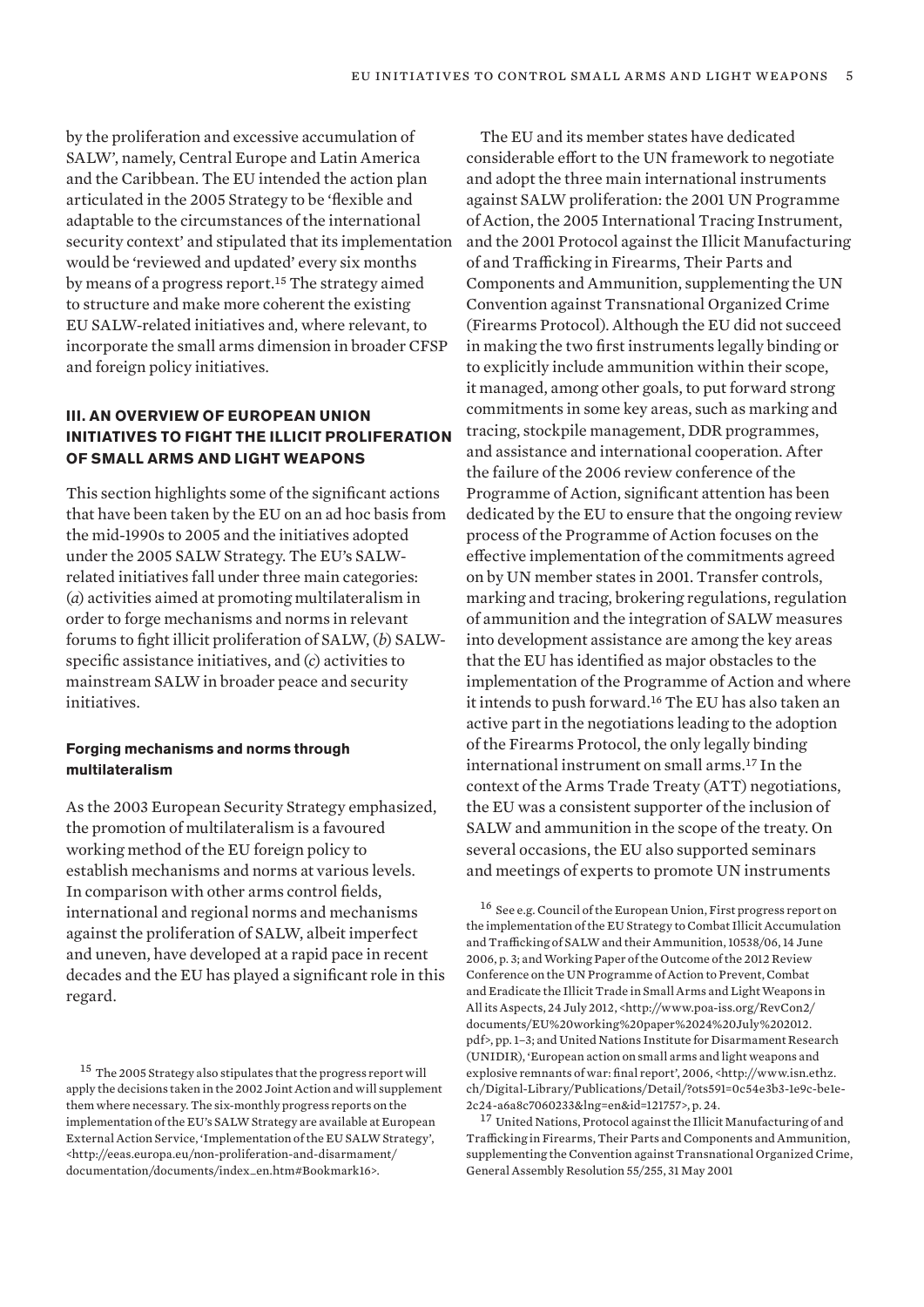to control SALW, the principles underpinning these efforts and the ATT in other regions of the world.<sup>18</sup>

At the regional level, EU member states have been active in the Organization for Security and Co-operation in Europe (OSCE), a forum that provides a unique opportunity to bring together major small arms-producing and -exporting states from North America and Central, Eastern and Western Europe. In recent years, the OSCE has adopted several texts relating to some of the EU's SALW interests (e.g. the 2000 Document on SALW and the 2004 'Decision on standard elements of end-user certificates and verification procedures for SALW exports').<sup>19</sup> Discussion has also taken place on other EU priorities (e.g. the 2007 initiative of France and Belgium on small arms trafficking by air and, most recently, a conference on tracing in the OSCE area that was held in May 2013).

Finally, the EU also dedicates efforts to promote implementation of the relevant SALW commitments in the framework of political dialogue with third countries and regional organizations. In addition to regular dialogue at various levels with 'like-minded' countries, the EU regularly stresses that the issue of SALW is included in the dialogue with third countries, particularly 'countries holding surplus stocks of SALW left from the Cold War' in Eastern and South Eastern Europe as well as 'major exporters of SALW'.<sup>20</sup> In 2010 the EU and China started

<sup>18</sup> Examples include Joint Action 2008/113/CFSP in support of the International Instrument to Enable States to Identify and Trace, in a Timely and Reliable Manner, Illicit SALW in the framework of the EU Strategy to combat the illicit accumulation and trafficking of SALW and their ammunition, *Official Journal of the European Union*, L40, 14 Feb. 2008. It is implemented by the UN Office for Disarmament Affairs (UNODA). See also Council Decision 2009/42/CFSP of 19 January 2009 on support for EU activities in order to promote among third countries the process leading towards an Arms Trade Treaty, in the framework of the European Security Strategy, *Official Journal of the European Union*, L17, 22 Jan. 2009; and Council Decision 2010/336/CFSP of 14 June 2010 on EU activities in support of the Arms Trade Treaty, in the framework of the European Security Strategy, *Official Journal of the European Union*, L152, 18 June 2010. The latter 2 are implemented by the UN Institute for Disarmament Research (UNIDIR).

<sup>19</sup> Organization for Security and Co-operation in Europe (OSCE), 'OSCE document on small arms and light weapons', Annex II: Decision no. 5/04 on standard elements of end-user certificates and verification procedures for SALW exports, updated on 20 June 2012, <http://www. osce.org/fsc/20783>.

<sup>20</sup> The six-monthly progress reports on the implementation of the Strategy contain a section on 'SALW in the framework of political dialogue, strategy papers and action plans'. The section almost always specifies that 'SALW was included in the agenda of a number of EU's regular political dialogues' with other countries. Little detail is generally provided about the content and the outcome of the dialogue on small arms issues.

consultations 'on the possibility to explore avenues of cooperation' on SALW and ATT.<sup>21</sup> Although the outcome of this dialogue remains difficult to assess, in February 2012 the Council adopted a decision to support activities to promote an Africa–China–EU dialogue and cooperation on conventional arms. The two-year decision carried out by the nongovernmental organization (NGO) Saferworld aims at the establishment and development of a joint Africa– China–EU expert working group on conventional arms and a joint Africa–China–EU research centre on conventional arms controls.<sup>22</sup> Another initiative is the integration of small arms into the country and regional strategy papers drafted by the European Commission in partnership with relevant countries and regional organizations. These documents identify the strategic guidelines that the Commission follow in managing its development cooperation policy. Since 2005 the EU has negotiated several SALW articles in agreements with third countries, mostly at their request and on a case-by-case basis. In December 2008 the Council formalized this procedure. This so-called 'SALW clause' stipulates, among other things, that 'the Parties agree to observe and fully implement their respective obligations to deal with the illicit trade in small arms and light weapons, including their ammunition'.<sup>23</sup> Its language has proved to be less ambitious than the 'non-proliferation clause' (also known as the 'WMD clause') that was adopted in November 2003 and whose implementation and effectiveness have been questioned.<sup>24</sup> However, the general language of the SALW clause makes it, at best, a political commitment for the few countries that have agreed to commit themselves to it.<sup>25</sup>

<sup>22</sup> Council Decision 2012/121/CFSP of 27 February 2012 in support of activities to promote EU–China–Africa dialogue and cooperation on conventional arms controls, *Official Journal of the European Union*, L54, 28 Feb. 2012.

<sup>23</sup> Council of the European Union, Council conclusions on the inclusion of a SALW article in agreements between the EU and third countries, 17186/08, 17 Dec. 2008.

 $24$  Grip, L., 'The EU non-proliferation clause: a preliminary assessment', SIPRI, Background Paper, Nov. 2009, <http://books.sipri. org/product\_info?c\_product\_id=394>.

 $^{25}$  Prior to the adoption of the SALW clause in 2008, a similar article was adopted with Central American states, South Africa and Ukraine. See the progress reports on the implementation of the SALW Strategy, European External Action Service (note 15). From 2008 SALW clauses were included in agreements with several countries, including Iraq and South Korea (in 2009); China, Libya, Mongolia, the Philippines, Russia and Viet Nam (in 2010); and Azerbaijan and Georgia (in 2011).

<sup>21</sup> Council of the European Union, Eleventh progress report on the implementation of the EU SALW Strategy, 13128711, 20 July 2011.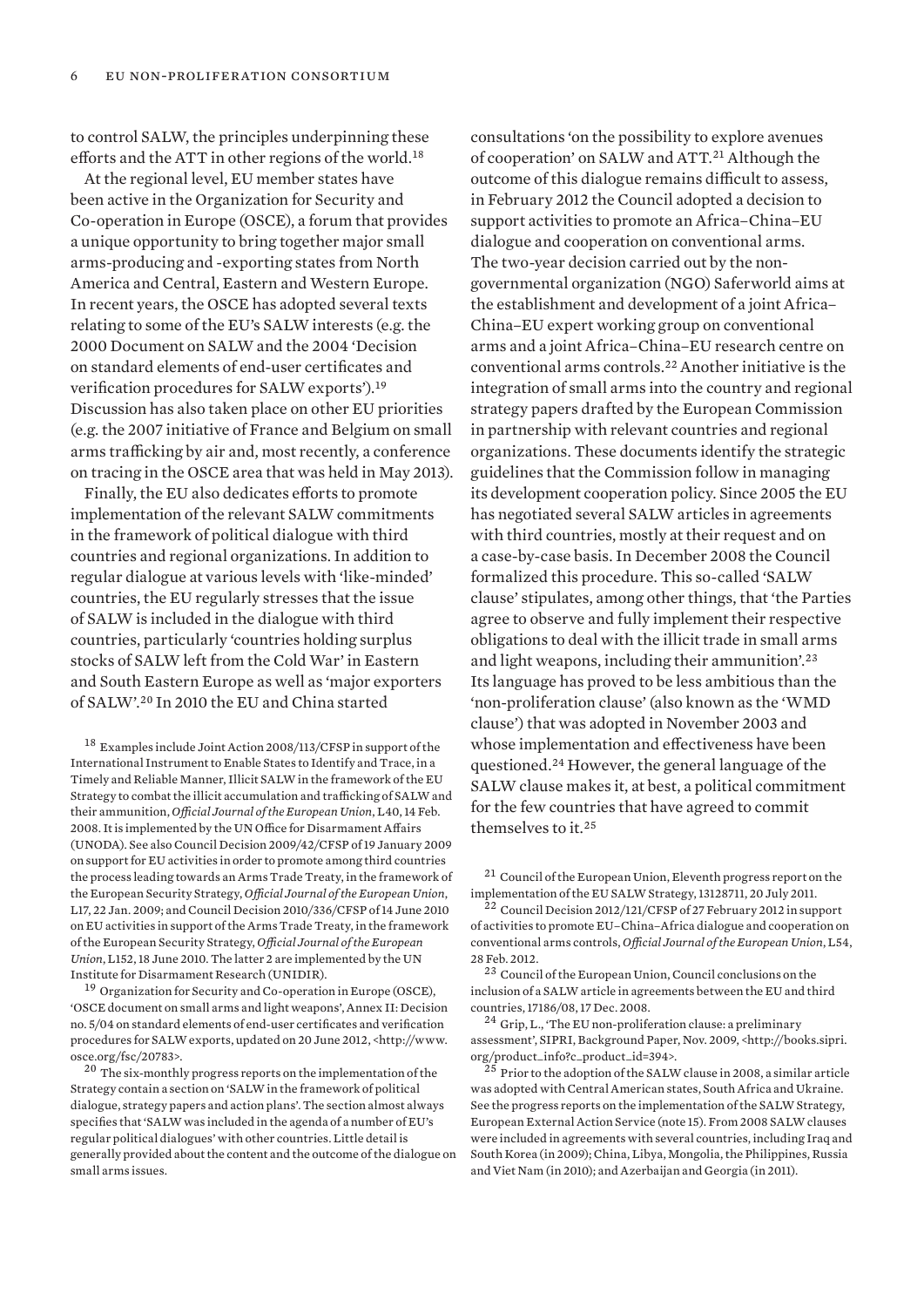#### **Providing small arms and light weapons assistance**

Since the late 1990s the EU has been very active in providing assistance in many regions of the world to help fight the illicit proliferation of small arms. The range of activities pursued in this context is extensive and makes the EU a major and indispensible player in the fight against SALW proliferation. The EU's small arms actions often combine both crisis management or 'short-term' elements (such as monitoring and supporting disarmament and demobilization of parties to a conflict, collecting weapons, securing stockpiles of weapons and ammunition, and so on) and conflict prevention, development and security building or 'longterm' activities (such as the provision of SALW-related assistance in SSR programmes, capacity building of national officials to enable them to manage and control small arms, support to regional and international organizations that are mandated to fight small arms proliferation, support to research on small arms and the like).<sup>26</sup>

Before the adoption of the 2005 Strategy, the EU's CFSP SALW assistance programmes generally were of a short nature and were mainly implemented bilaterally, as illustrated by almost 10 different Council decisions covering five countries (Albania, Georgia, Mozambique, Serbia and South Africa) on four continents during the period 1999–2002 for a cumulated budget of  $\text{\textsterling}7300200$ .<sup>27</sup> The EU's Assistance on Curbing Small Arms and Light Weapons in Cambodia (EU ASAC) initiative stands out as its length, scope and costs are exceptional compared to other projects initiated and supported during the same period. This mission provided financial and technical assistance to the Cambodian Government to develop appropriate SALW legislation and regulations, to establish guidelines for record keeping and inventory of SALW of its armed forces, and to provide assistance to the government's DDR programme.<sup>28</sup> Initially, the programme was established in 1999 for one year and with a budget of €500 000. However, positive

<sup>26</sup> United Nations Institute for Disarmament Research (note 16), p. 8.

 $^{27}$  EU Commission, External Relations Directorate General, Past, present and possible future small arms and light weapons projects [co] financed by the European Union, 3 Mar. 2003.

evaluation led to its extension and it lasted from 1999 to 2006, with an overall budget of  $\text{\textsterling}8$  575 818.

While the independent evaluation team pointed to several areas of concern that remained unsolved at the end of the project (including the absence of proper legislation and an adequate national SALW control strategy, and the unsafe storage of large quantities of ammunition, which EU ASAC was not mandated to address) it gave an overall positive assessment of EU ASAC. It noted that most of the weapons deemed to be in circulation had been destroyed or properly stored by the armed forces, which could rely on 'appropriate safe and secure storage locations' and 'an effective stockpile management system'.<sup>29</sup> The evaluation also observed that the project had 'a positive impact on countering the proliferation of SALW' in the country and provided valuable lessons for future projects: notably, the need for long funding cycles (two years or more) and the provision of the 'mandate and capability to engage in all areas of SALW control, as holistic and integrated strategies and responses are more efficient, effective and have longer-term impact'.<sup>30</sup> In spite of the positive outcome of the initiative, both in terms of arms circulation and the impact on human security, this approach was not replicated in subsequent assistance programmes supported by the EU.

In spite of the controversy between the Commission and the Council (see box 2), the adoption of the 2005 Strategy gave a significant impetus to structuring and prioritizing EU assistance programmes related to the control of SALW. As mentioned above, the strategy prioritizes two geographical areas. The first, sub-Saharan Africa, is a long-standing recipient of EU assistance, particularly in the field of development cooperation through the European Development Fund (EDF) and the Instrument for Stability (IFS), which has been driven by the ambition of reinforcing African ownership of conflict prevention, management and resolution.<sup>31</sup> The focus on Eastern Europe and South Eastern Europe aims to promote stability in the EU

<sup>28</sup> Council Decision of 15 November 1999 implementing Joint Action 1999/34/CFSP with a view to a European Union contribution to combating the destabilising accumulation and spread of small arms and light weapons in Cambodia (1999/730/CFSP), Official Journal of the European Communities, L294, 16 Nov. 1999.

<sup>29</sup> Of the 330 000 weapons evaluated to be in circulation in 1991, 142 871 were destroyed and 158 760 were securely and safely stored. See Small Arms Survey, 'Stabilizing Cambodia: small arms control and security sector reform', *Small Arms Survey Yearbook 2006: Unfinished Business* (Oxford University Press: Oxford, 2006), p. 125.

<sup>&</sup>lt;sup>30</sup> South Eastern and Eastern Europe Clearinghouse for the Control of Small Arms and Light Weapons (SEESAC), 'Evaluation of the EU small arms and light weapons assistance to the Kingdom of Cambodia (EU-ASAC)', 2006, <http://www.seesac.org/res/files/publication/533. pdf>.

<sup>31</sup> United Nations Institute for Disarmament Research (note 16), p.41.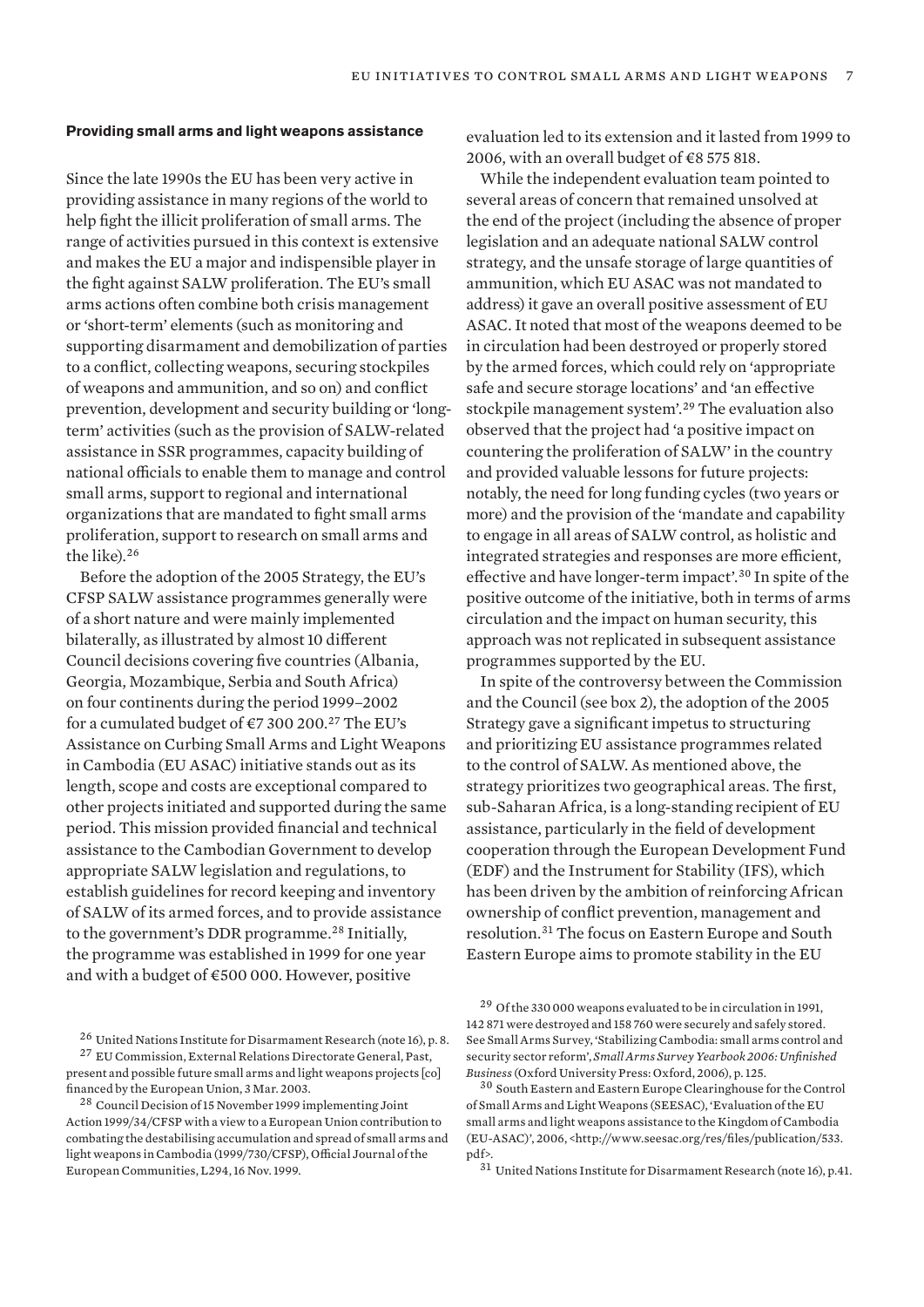#### **Box 2.** Small arms and light weapons assistance: a security or a development issue?

In 2004–2005 the issue of assistance to fight small arms and light weapons (SALW) proliferation was the subject of a controversy between the European Commission and the Council. In the wake of a 2004 Commission proposal to rationalize external relations budget lines with a view to simplifying and clarifying all European Union (EU) aid management, the question arose whether small arms assistance initiatives aim at achieving the objectives of the Common Foreign and Security Policy (CFSP) rather than those of Community development cooperation policy. In February 2005 the Commission asked the European Court of Justice to annul the Council decision providing financial and technical support to the Economic Community of West African States (ECOWAS) in its initiatives to fight SALW proliferation.*a* The Commission argued that, by this decision, the Council impinged on competences conferred on the Commission in the area of development cooperation of which the topic of small arms is an integral part. In May 2008 the European Court of Justice's judgement confirmed the superiority of the Commission's development cooperation prerogatives. It also stated that, in cases where the same measure simultaneously pursues development goals and goals related to the CFSP, the Commission retains the authority to intervene.*b* Although the judgement solved the conflict between the Council and the Commission, the three-year period of uncertainty resulted in the postponing of a number of European SALW initiatives that fell under both CSFP and Commission development policy.

Nevertheless, after ratification of the 2007 Lisbon Treaty, the EU competences on the matter have been simplified.*c* The main cooperation tools dealing with security and conflict issues have been placed under the control of the European External Action Service (EEAS), the EU's diplomatic corps, launched in 2011. Its mandate makes it an adequate structure to bridge the CFSP and Commission competences. For instance, it coordinates and defines priorities for the Instrument for Stability, the main EU financial tool for conflict prevention and peacebuilding activities in developing countries.

*<sup>a</sup>* Council Decision 2004/833/CFSP of 2 December 2004 implementing Joint Action 2002/589/CFSP with a view to a European Union contribution to ECOWAS in the framework of the Moratorium on Small Arms and Light Weapons, *Official Journal of the European Union*, L359, 4 Dec. 2004.

*<sup>b</sup>* European Court of Justice, Judgment of the Court (Grand Chamber) of 20 May 2008, Commission of the European Communities versus Council of the European Union, Action for annulment, Article 47 European Union Common foreign and Security Policy, Decision 2004/833/ CFSP, Implementation of Joint Action 2002/589/CFSP, Combating the proliferation of small arms and light weapons, Community competence, Development cooperation policy, Case C-91/05.

*<sup>c</sup>* Treaty of Lisbon amending the Treaty on European Union and the Treaty establishing the European Community, signed 13 Dec. 2007, entered into force 1 Dec. 2009, <http://europa.eu/lisbon\_treaty/>.

close neighbourhood by supporting the strengthening of national small arms control capacities and the destruction of the massive stockpiles that exist there. In both areas, the EU has favoured operational and institutional capacity building of national and regional structures through support at the regional and subregional level over initiatives at the national level.<sup>32</sup>

Many factors may explain this trend, among them the fact that the transnational nature of illicit proliferation of SALW requires addressing the issue not only at the national level, but also at the regional level. From the EU perspective, regional support is therefore seen as an adequate response to the threat. In that sense, it should ideally be a 'force multiplier' by strengthening and empowering institutions in recipient areas both

<sup>32</sup> Examples of initiatives at the national level include the financial support to the North Atlantic Treaty Organization Maintenance and Supply Agency (NAMSA) in the demilitarization and destruction of SALW and ammunition in Ukraine. Decision 2005/852/CFSP of 29 November 2005 for the destruction of small arms and light weapons (SALW) and their ammunition in Ukraine, *Official Journal of the European Union*, L315, 1 Dec. 2005.

at the regional and national levels, and it should foster the harmonization and coherence of small arms actions taken by states in recipient regions. It is also sometimes pointed out that, as many states are reluctant to recognize that illicit small arms accumulation represents a national problem, outreach and assistance at the regional level provide the most adequate channels to address SALW proliferation.<sup>33</sup>

However, experience shows that the successful transfer of these discussions and initiatives to regional forums often relies on the depth of the relationship between states of the recipient region and on the slow development of these, often immature, structures. Furthermore, in spite of the regional perspective, success at the national level ultimately depends on the willingness and capacity of each state to translate the assistance into action.

<sup>33</sup> Rousseau, N., L'UE et les armes légères en Afrique subsaharienne [EU and small arms in sub-Saharan Africa], Groupe de recherche et d'information sur la paix et la sécurité (GRIP) Note d'analyse, 4 Feb. 2011, <http://www.grip.org/fr/node/142>.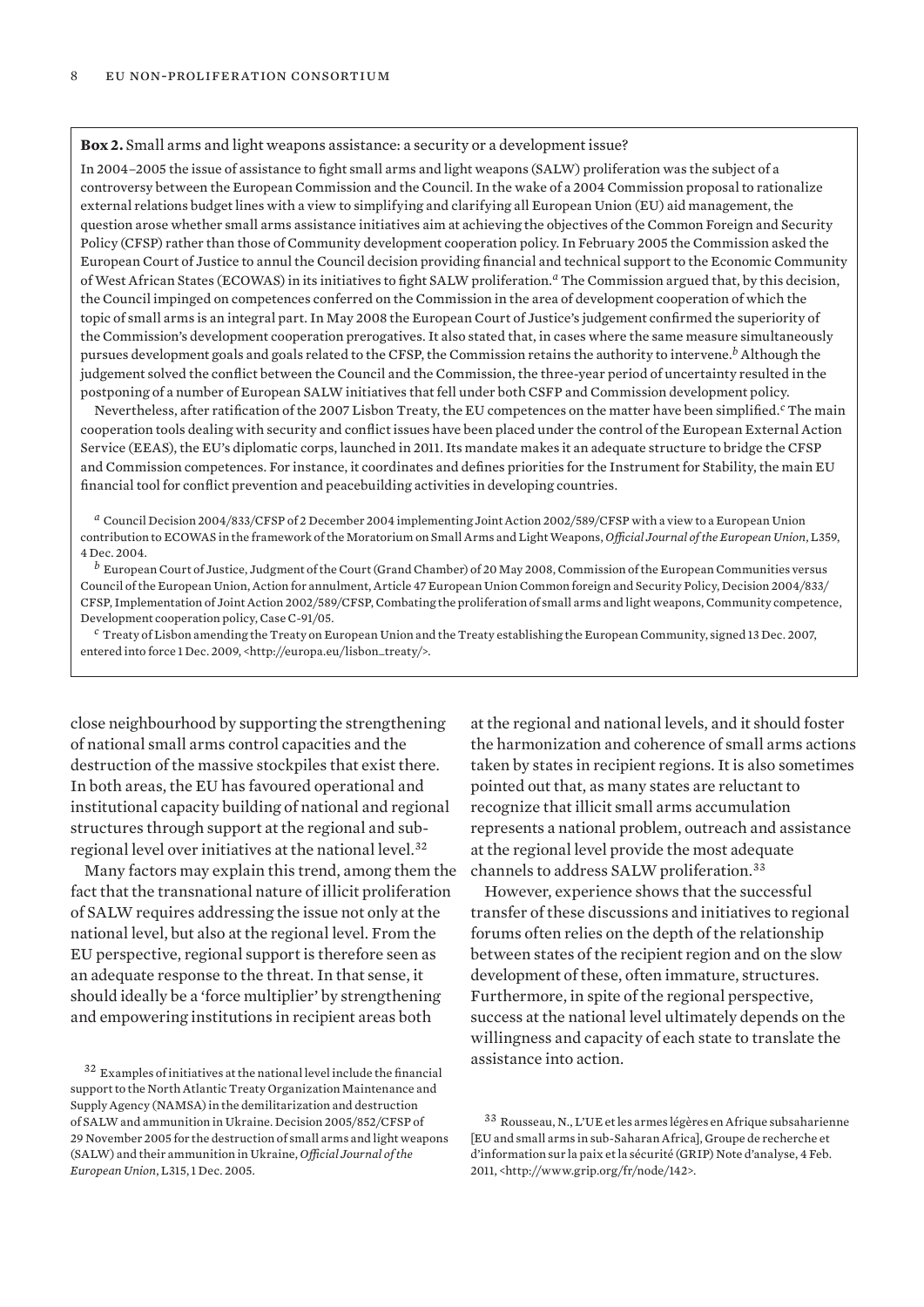A significant example is the support granted in 2006 to the Economic Community of West African States (ECOWAS) Small Arms Control Programme (ECOSAP).<sup>34</sup> This multi-donor project was intended to strengthen the capacities of ECOWAS and its member states to control small arms (through the support and capacity building of the ECOWAS Small Arms Unit and the setting up of a national commission, or national focal point, and their support to design and implement national action plans on small arms). From the outset, the project faced structural difficulties (such as weaknesses in the initial programme documents and continuing financial management problems) and often competing priorities between the project and the ECOWAS Small Arms Unit. In spite of this and the 'sometimes mixed or poor results', the ECOSAP final evaluation team considered that the project had made slow but useful progress, particularly at the national level as national commissions were set up in all ECOWAS member states and national action plans were adopted in seven of them. In this regard, it stressed that 'although commission members are generally highly motivated and display a certain dynamism, their action very often remains dependent upon both the human and financial investment made by the national authorities'.<sup>35</sup> The evaluation concluded that national and regional actors were in 'a totally midstream position' and that, with a reorientation of the assistance, further support would be needed to strengthen them so that they could efficiently fulfil their mandate.<sup>36</sup> Despite a request in 2010 from the ECOWAS member states to extend ECOSAP, the donors, among them the EU, decided not to prolong their support. Institutional and operational capacity building can be slow and therefore necessitate longterm support to nascent organizations. However, this does not always fit into the donors' long-term priorities.

The EU's regional focus is sometimes dictated by the structure for allocation of the EU assistance programmes. The Regional Centre on Small Arms in the Great Lakes Region (RECSA), an intergovernmental organization created to coordinate action on small arms in the Horn of Africa and the Great Lakes region, has received substantial support from the Commission, via the EDF, to strengthen the capacity of civil society

(€500 000 in 2010–12).<sup>37</sup> In 2010 the Commission (under the IFS's 'Countering global and trans-regional threats' aspect of its long-term component) entrusted RECSA with an ambitious €3.3 million project for the three-year period 2010–12.<sup>38</sup> Because the IFS long-term component requires, among other things, the projects it supports to be 'trans-regional', the geographical scope of this pan-African project covers all of sub-Saharan Africa, including areas not under RECSA's mandate. Although RECSA ensured technical implementation and coordination, the project had to be formally endorsed by the African Union (AU). As a consequence, activities undertaken by RECSA under the AU umbrella sometimes met with reluctance to cooperate from regional organizations in areas outside its original mandate.<sup>39</sup> In 2012 the EU granted a  $\epsilon$ 2.7 million threeyear extension to the project for the period 2013–16.<sup>40</sup>

In Eastern and South Eastern Europe one of the most significant EU contributions in the field of SALW control is the support provided from 2002 onwards to the South Eastern and Eastern Europe Clearinghouse for the Control of Small Arms and Light Weapons (SEESAC).<sup>41</sup> Created in 2002, SEESAC was mandated by the United Nations Development Programme (UNDP) and the Stability Pact for South Eastern Europe to act as a main component of the Regional Implementation Plan on Combating the Proliferation and Impact of Small Arms and Light Weapons adopted by the Stability Pact for South Eastern Europe in

<sup>37</sup> Council of the European Union, Tenth Progress Report on the implementation of the EU Strategy to Combat Illicit Accumulation and Trafficking of SALW and their Ammunition, 18040/10, 16 Dec. 2010, p. 10; and Representatives of Regional Centre on Small Arms in the Great Lakes Region (RECSA) and sub-Saharan regional organizations, Interviews with author, Mar. and June 2013.

<sup>38</sup> Countering global and trans-regional threats is 1 of the 3 aspects of the IFS long-term component. It covers 3 thematic areas: protecting critical infrastructure, countering terrorism and fighting organized crime. Projects to fight illicit proliferation of SALW fall under the latter area. Regional Centre on Small Arms in the Great Lakes Region (RECSA) and European Union, 'The fight against the illicit accumulation and trafficking of firearms in Africa: first pan African Project on SALW funded by the European Union', [n.d.], <http://reliefweb.int/sites/reliefweb.int/files/resources/ AA97CF00C8B27939492576E700079C74-Full\_Report.pdf>.

<sup>39</sup> Representatives of Regional Centre on Small Arms in the Great Lakes Region (RECSA) and sub-Saharan regional organizations (note 37).

<sup>40</sup> Representative of the EEAS Non Proliferation and Disarmament Unit, Interview with author, Aug. 2013.

 $\rm ^{41}$  The original mandate of SEESAC focused only on South Eastern Europe. After revision of its mandate, in 2008, the scope of SEESAC's activities now covers a wider regional area, including the Caucasus, Central Asia and some East European countries.

<sup>34</sup> Council of the European Union (note 16), p. 6.

<sup>35</sup> Poitevin, C. and Grega, P., Evaluation of the ECOWAS Small Arms Control Programme (ECOSAP), Final Report, Oct. 2011, p. 16.

<sup>36</sup> Poitevin and Grega (note 35), pp. 40–43.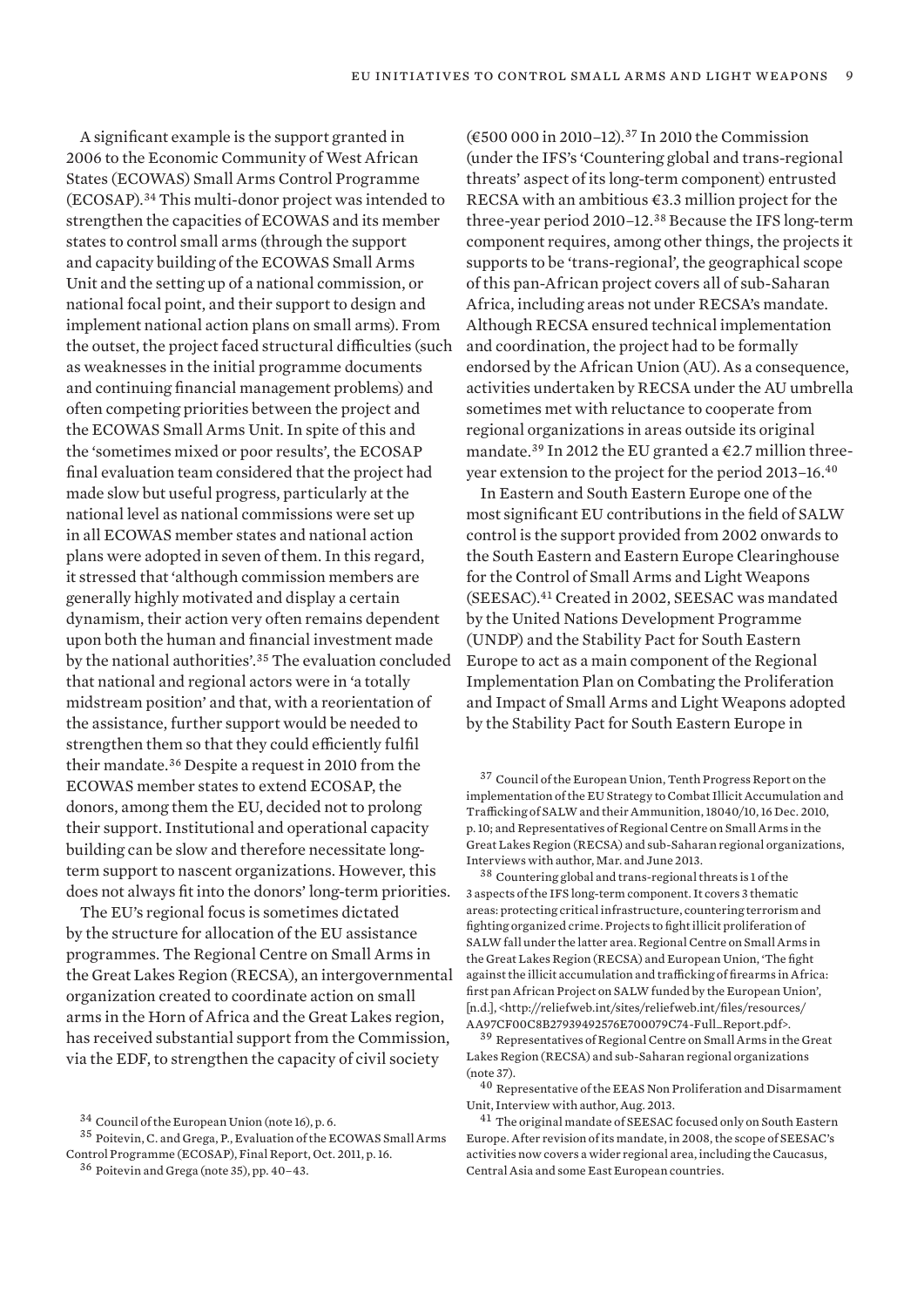November 2001. SEESAC aims to provide operational support and facilitate the exchange of information on a wide range of areas, including SALW destruction, stockpile management, collection programmes, marking, tracing and record keeping, arms export controls and assistance in formulating national strategies for small arms control. Financial support was provided by the Council in 2002, 2003, 2004 and 2010.<sup>42</sup> The Council is considering continuation of its support beyond 2013.<sup>43</sup>

In 2003 and 2006 the Council also supported the UN Regional Centre for Peace, Disarmament and Development in Latin America and the Caribbean (UNLIREC).<sup>44</sup> More recently, support has been provided through the IFS long-term component to the Central American Programme on Small Arms Control (CASAC). The purpose is to develop a regional structure and long-term strategy to fight illicit small arms proliferation in the region. Funding for 2011–12 was \$1 million and the initiative was extended to 2013–15 and given  $\epsilon$ 2.3 million in funding. Another programme—'Countering transnational illicit arms trafficking through the implementation of the

<sup>42</sup> Council Decision of 21 October 2002 concerning the implementation of Joint Action 2002/589/CFSP with a view to a European Union contribution to combating the destabilising accumulation and spread of SALW in South East Europe 2002/842/ CFS, *Official Journal of the European Union*, L289, 26 Oct. 2002; Council Decision 2003/807/CFSP of 17 November 2003 extending and amending Decision 2002/842/CFSP concerning the implementation of Joint Action 2002/589/CFSP with a view to a European Union contribution to combating the destabilising accumulation and spread of small arms and light weapons in South East Europe, *Official Journal of the European Union*, L302, 20 Nov. 2003; Council Decision 2004/791/CFSP of 22 November 2004 extending and amending Decision 2002/842/CFSP implementing Joint Action 2002/589/CFSP with a view to a European Union's contribution to combating the destabilising accumulation and spread of SALW in South East Europe, *Official Journal of the European Union*, L348, 24 Nov. 2004; and Council Decision 2010/179/CFSP of 11 March 2010 in support of SEESAC arms control activities in the Western Balkans, in the framework of the EU Strategy to combat the illicit accumulation and trafficking of SALW and their ammunition, *Official Journal of the European Union*, L80, 26 Mar. 2010.

<sup>43</sup> Representative of the EEAS Non Proliferation and Disarmament Unit (note 40).

<sup>44</sup> Council Decision 2003/543/CFSP of 21 July 2003 concerning the implementation of Joint Action 2002/589/CFSP with a view to a European Union contribution to combating the destabilising accumulation and spread of small arms and light weapons in Latin America and the Caribbean, *Official Journal of the European Union*, L 185, 24 July 2003; and Council Decision 2006/1000/CFSP of 11 December 2006 concerning the implementation of Joint Action 2002/589/CFSP with a view to a European Union contribution to combating the destabilising accumulation and spread of small arms and light weapons in Latin America and the Caribbean, *Official Journal of the European Union*, L367, 22 Dec. 2006.

UN Convention against Transnational Organized Crime (UNTOC) and the Firearms Protocol, and through capacity building'—promotes the ratification and implementation of the Firearms Protocol, in combination with capacity building of law enforcement agencies and civil society organizations in the Caribbean, Latin America and West Africa.

At the global level, an interesting recent project was launched under the IFS long-term component: the creation and development of 'iArms', a centralized database for tracing and tracking stolen and lost firearms, which is implemented and executed by Interpol. The 2011–12 project, with €699 937 in funding, aims to facilitate information exchange and investigative cooperation between law enforcement agencies in relation to the international movement of illicit firearms, and licit firearms that have been involved in the commission of a crime. The 2013–14 extension of the initiative aims to develop the database and launch outreach activities in selected countries in the Caribbean, Latin America and West Africa, and has been allocated €1.5 million

In June 2013 the Council adopted a decision to assist the Libyan Government in strengthening the physical security and stockpile management (PSSM) of state-held SALW and ammunition.<sup>45</sup> The length of the project and the funds allocated for its implementation are exceptional in comparison with previous EU commitments as it provides the framework for a fivevear project, co-financed by the EU ( $€5$  million) and the German Federal Foreign Office (€1.6 million), and implemented by the German Agency for International Cooperation. This approach has seemingly been favoured because of the gravity of the situation in Libya rather than because the EU intends to resume projects similar to EU ASAC, whose time frame, relevance and timeliness ensured greater sustainability and ownership by the local partners, thereby increasing the chance of having a positive impact on human security.

# **Mainstreaming small arms and light weapons in broader peace and security initiatives**

Under the SALW Strategy, the EU has actively sought to mainstream the issue of small arms also in broader

<sup>45</sup> Council Decision 2013/320/CFSP of 24 June 2013 in support of physical security and stockpile management activities to reduce the risk of illicit trade in small arms and light weapons (SALW) and their ammunition in Libya and its region, *Official Journal of the European Union*, L173, 26 June 2013.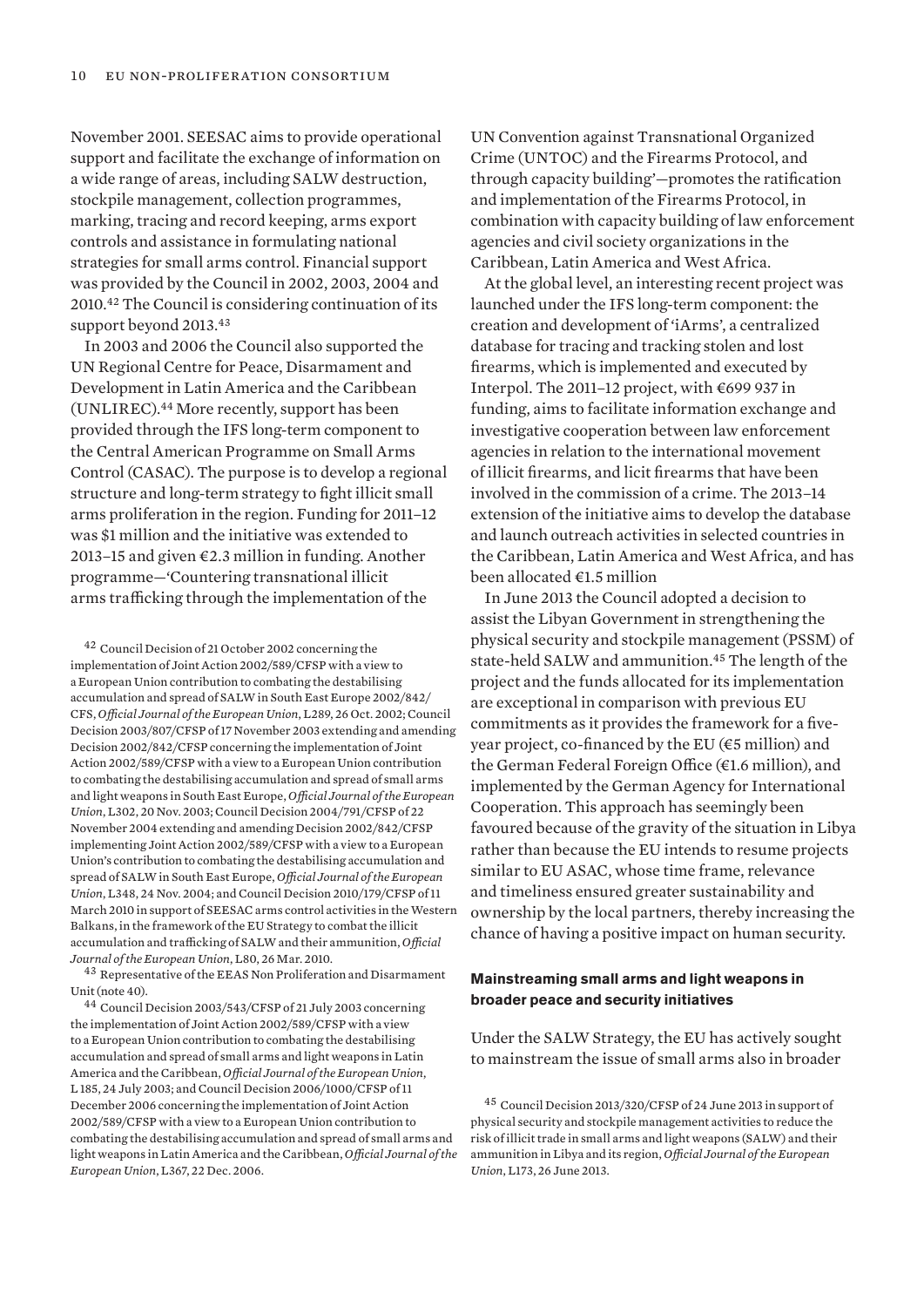initiatives, including those related to arms export control in third countries and development cooperation programmes and agreements. The EU has been engaged in conventional arms export control outreach activities, mostly in neighbouring countries in Eastern and South Eastern Europe, to promote alignment with the EU Common Position on Arms Exports. Such programmes typically provide opportunities for experts from participating states to discuss their practices related to the export control of conventional weapons, including SALW and their ammunition.<sup>46</sup>

At another level, the European Court of Justice reaffirmed in 2008 that 'certain measures aiming to prevent fragility in developing countries, including those adopted in order to combat the proliferation of small arms and light weapons, can contribute to the elimination or reduction of obstacles to the economic and social development of those countries'.<sup>47</sup> Thus, in recent years the European Commission has launched and supported various development cooperation initiatives, which include a small arms component to some extent, mainly through its geographical instruments. For instance, the Cotonou Partnership Agreement, signed in June 2000 and revised in 2010, defines the general framework of trade relations and development aid from the EU to the 'African, Caribbean and Pacific Group of States'. The EDF also funds various five-year plans for different areas. Article 11 of the Cotonou Partnership Agreement stresses focusing on combating the use of landmines and the spread, illegal trafficking, and excessive and uncontrolled accumulation of SALW.<sup>48</sup> Examples of SALW-related programmes financed through the EDF include the 'Conflict prevention and peace building' project (€5.5 million) in West Africa, which aims to increase ECOWAS's strategic and management

<sup>46</sup> For perspective on this issue see Holtom, P. and Mićić, I., 'European Union arms export control outreach activities in Eastern and South Eastern Europe', Non-proliferation Papers no. 14, EU Nonproliferation Consortium, Apr. 2012, <http://www.nonproliferation.eu/ activities/activities.php>.

<sup>47</sup> European Court of Justice, Judgment of the Court (Grand Chamber) of 20 May 2008, Commission of the European Communities versus Council of the European Union, Action for annulment, Article 47 European Union Common foreign and Security Policy, Decision 2004/833/CFSP, Implementation of Joint Action 2002/589/ CFSP, Combating the proliferation of small arms and light weapons, Community competence, Development cooperation policy, Case C-91/05.

capacity in order to fulfil its mandate in the area of peacebuilding and conflict prevention in a durable way. Among its expected results was increasing the capacity of ECOWAS in the area of small arms control (€1.45 million in 2008–10). A similar programme, 'Conflict prevention, management and resolution in the Eastern and Southern Africa region' was launched in 2008 and ended in 2012. One of its three components (€2.8 million of a total of €10 million in funding) was the reinforcement of the regional capacity to fight arms trafficking and arms proliferation in the East African Community (EAC).<sup>49</sup>

The complementarity of assistance projects that specifically focus on SALW with broader development cooperation and human security initiatives is a crucial aspect of the European policy to fight SALW proliferation. Indeed, illicit circulation of small arms is both a cause and a manifestation of armed violence. Fighting SALW proliferation requires not only addressing issues strictly related to small arms, but also, perhaps more importantly, tackling underlying factors that may be feeding the demand for arms, such as the inadequate capacities of relevant institutions, corruption, the absence of rule of law, and economic, social and cultural factors. In that sense, timely and relevant support has been provided to ECOWAS to develop peace and security capacity in the field of conflict prevention, early-warning mechanisms, cooperation with civil society organizations, and political and diplomatic actions.<sup>50</sup> The provision of technical expertise, specifically in the field of SALW, is also included. More importantly, the support assists Central African states in laying the foundation of a more robust and efficient regional organization that might serve as a forum to solve regional peace and security issues, including those related to SALW control. Indeed, in the absence of such an organization and without sufficient political will from its member states, the Kinshasa Convention, the regional SALW control instrument, is unlikely to be fully endorsed and

<sup>48</sup> Cotonou Partnership Agreement, signed in Cotonou on 23 June 2000, revised in Luxembourg on 25 June 2005, revised in Ouagadougou on 22 June 2010, Article 11, para. 3a.

<sup>&</sup>lt;sup>49</sup> Some of the expected results are reinforced cooperation among security agencies to investigate and prosecute illicit arms dealers, the development of cooperation mechanisms, the establishment of mechanisms for monitoring the movement of illicit small arms, and support to institutional and capacity development in fighting arms trafficking and SALW.

<sup>50</sup> The first Projet d'Appui en matière de Paix et Sécurité (PAPS action) ended in June 2011 (€5.5 million) and a 3-year follow-up PAPS II started in Jan. 2012 (€3 million).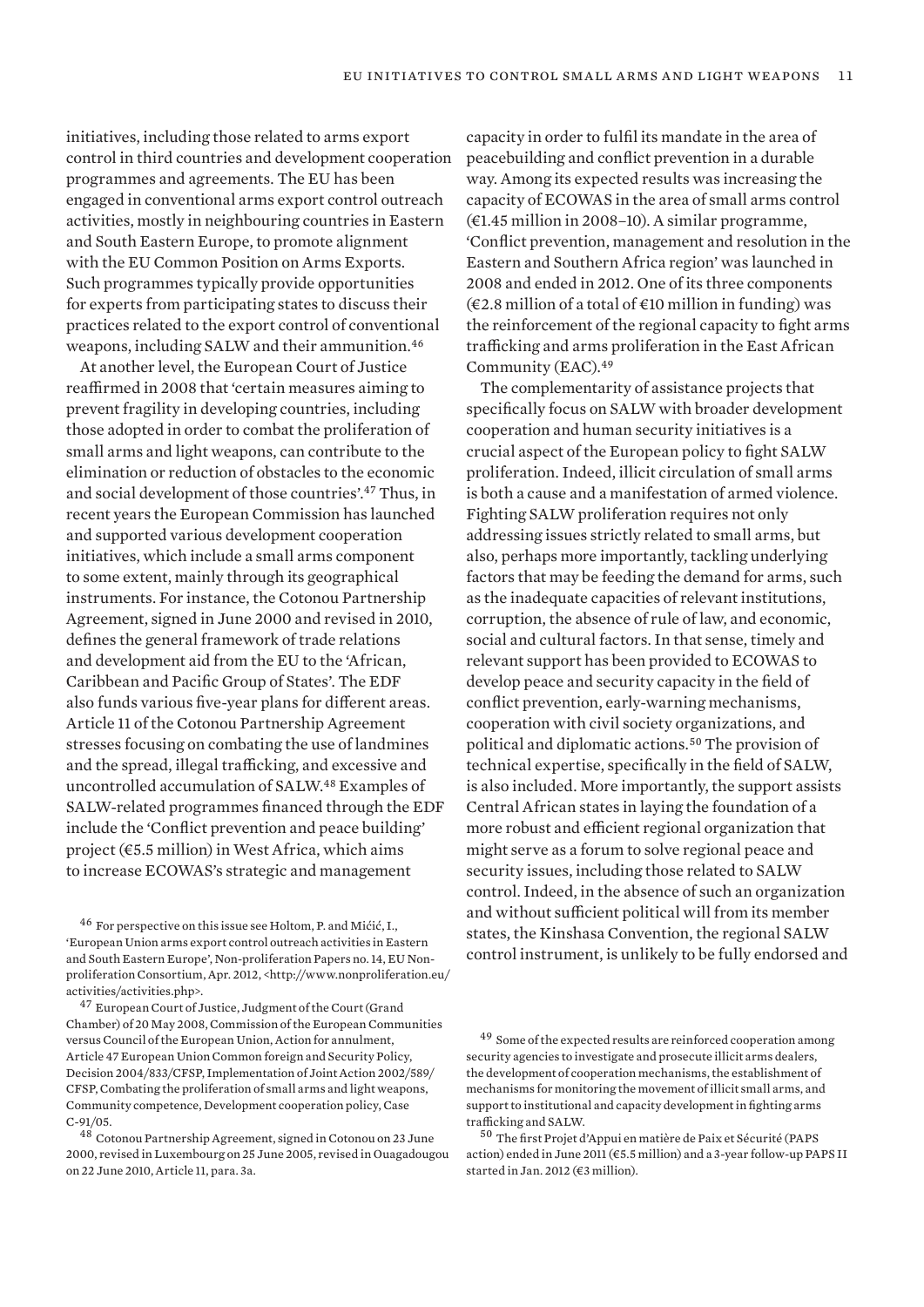#### **Box 3.** Initiatives to fight trafficking inside the European Union

No EU member state currently experiences armed conflict within its territory and the level of armed violence remains low in Europe compared to many other regions of the world.*a* According to Europol, the market for illicit firearms in the EU remains modest in size and stable: 'Trafficking occurs on a small scale and the weapons trafficked are intended for either personal use or to meet specific orders'. In Europe, the Western Balkans and former Soviet Union countries remain the primary sources of weapons that are used in criminal activities.*b* Outside Europe, Libya is now identified as a source of illicit firearms for the European black market but the precise scope of this trend is unknown.*c* Weapons coming from these regions are generally referred to as 'heavy weapons'; many of them, such as automatic and semi-automatic assault rifles and explosive devices, originate from military stockpiles and fall under the European definition of 'military' small arms (see box 1). Other main sources of illegal weapons identified by Europol include 'the reactivation of neutralised weapons; burglaries and thefts; embezzlement of legal arms, legal arms sold in the illegal market; firearms retired from service by army or police; [and] the conversion of gas pistols'.*<sup>d</sup>*

The legal trade and circulation of civil firearms within the EU's borders is regulated by the 1991 Directive on control of the acquisition and possession of weapons (Firearms Directive). Initially designed to facilitate intra-community movement of civilian firearms, the directive was reviewed and amended in 2008 to take into account the UN Protocol on Firearms.*e* The 2008 Firearms Directive goes beyond the provisions of the protocol in many areas, including the requirements for marking weapons and keeping records of information on firearms in national computerized databases for at least 20 years. The directive even regulates the marking of ammunition lots, an aspect not covered by the protocol $f$  These provisions create the conditions for a more efficient and coordinated effort by EU member states to trace illicit firearms and identify arms trafficking patterns within the borders of the EU, and even outside the EU. In addition, the directive supplements the lack of commitment showed by EU member states to ratify the UN Protocol on Firearms.

Recently, the Commission has launched a concerted initiative to address the illicit trafficking of firearms at the European level. This action, under the supervision of the Directorate-General Home Affairs and in strong cooperation with the Directorate-General Enterprise and Industry, has already resulted in several actions. In March 2013 the Commission put forward a proposal for a Council decision to conclude ratification of the UN Protocol on Firearms on behalf of the EU.*g* The adoption of the decision would bind all the EU member states to the UN instrument's provisions—only 14 EU members are contracting parties to the protocol.*h* An expert group on measures against illicit trafficking in firearms to safeguard the EU's internal security (the Firearms Expert Group) was set up in 2013 to help the Commission prepare legislative measures and policy initiatives and to monitor the evolution of the policy.*<sup>i</sup>* The group's first meeting will take place in December 2013. In addition, the fight against illicit trafficking of firearms has been identified for the first time as a priority by EU member states and the Commission for the next policy cycle (2014–17) of the Standing Committee on Operational Cooperation on Internal Security (COSI), whose mandate is to facilitate, promote and strengthen the coordination of EU states' operational actions in the field of internal security.<sup>j</sup> In October 2013 the Commission presented a communication entitled 'Firearms and the internal security of the EU: protecting citizens and disrupting illegal trafficking' on how to limit the threat of illicit firearms to the EU's internal security.*k* The communication put forward several propositions, including a revision of the Firearms Directive for 2015, a proposal for a directive to harmonize penal sanctions, and the establishment of an EU standard on marking. In addition to those measures, the communication also stressed that initiatives related to fighting the illicit trafficking of firearms outside the EU's borders may have a positive impact on security within the EU. It emphasized that these measures must be complementary to existing structures and initiatives on external action and would be jointly elaborated with the European External Action Service. They may include police cooperation, through training and joint operations, with countries in the neighbourhood of the EU (particularly, Eastern and South Eastern Europe and North Africa).*<sup>l</sup>*

*<sup>a</sup>* See e.g. Small Arms Survey, 'Tracking national homicide rates: generating estimates using vital registration data', *Armed Violence Issue Brief*, no. 1 (Nov. 2012), pp.2–5.

*<sup>b</sup>* Europol, EU Serious and Organised Crime Threat Assessment (SOTCA) 2013, 19 Mar. 2013, <https://www.europol.europa.eu/content/ eu-serious-and-organised-crime-threat-assessment-socta>, p. 31.

*<sup>c</sup>* Representative of the European Commission Directorate-General Home Affairs, Interview with author, 4 Sep. 2013.

*<sup>d</sup>* Europol (note b), p. 31.

*<sup>e</sup>* Directive 2008/51/EC of the European Parliament and of the Council of 21 May 2008 amending Council Directive 91/477/EEC on control of the acquisition and possession of weapons, *Official Journal of the European Union*, L179, 8 July 2008.

*<sup>f</sup>* Directive 2008/51/EC (note e), Article 2, paras 2 and 4. For an in-depth analysis of the 2008 Directive see Berkol, I., 'Protocole des Nations unies sur les armes à feu : état de son application et mise en œuvre dans l'Union européenne' [UN Firearms Protocol: Enforcement Status and Implementation in the European Union], Groupe de recherche et d'information sur la paix et la sécurité (GRIP) Note d'analyse, 11 Apr. 2008.

*<sup>g</sup>* European Union Commission, Proposal for a Council Decision on the conclusion, on behalf of the European Union, of the Protocol against the Illicit Manufacturing of and Trafficking in Firearms, Their Parts and Components and Ammunition, supplementing the United Nations Convention against Transnational Organized Crime, Mar. 2013.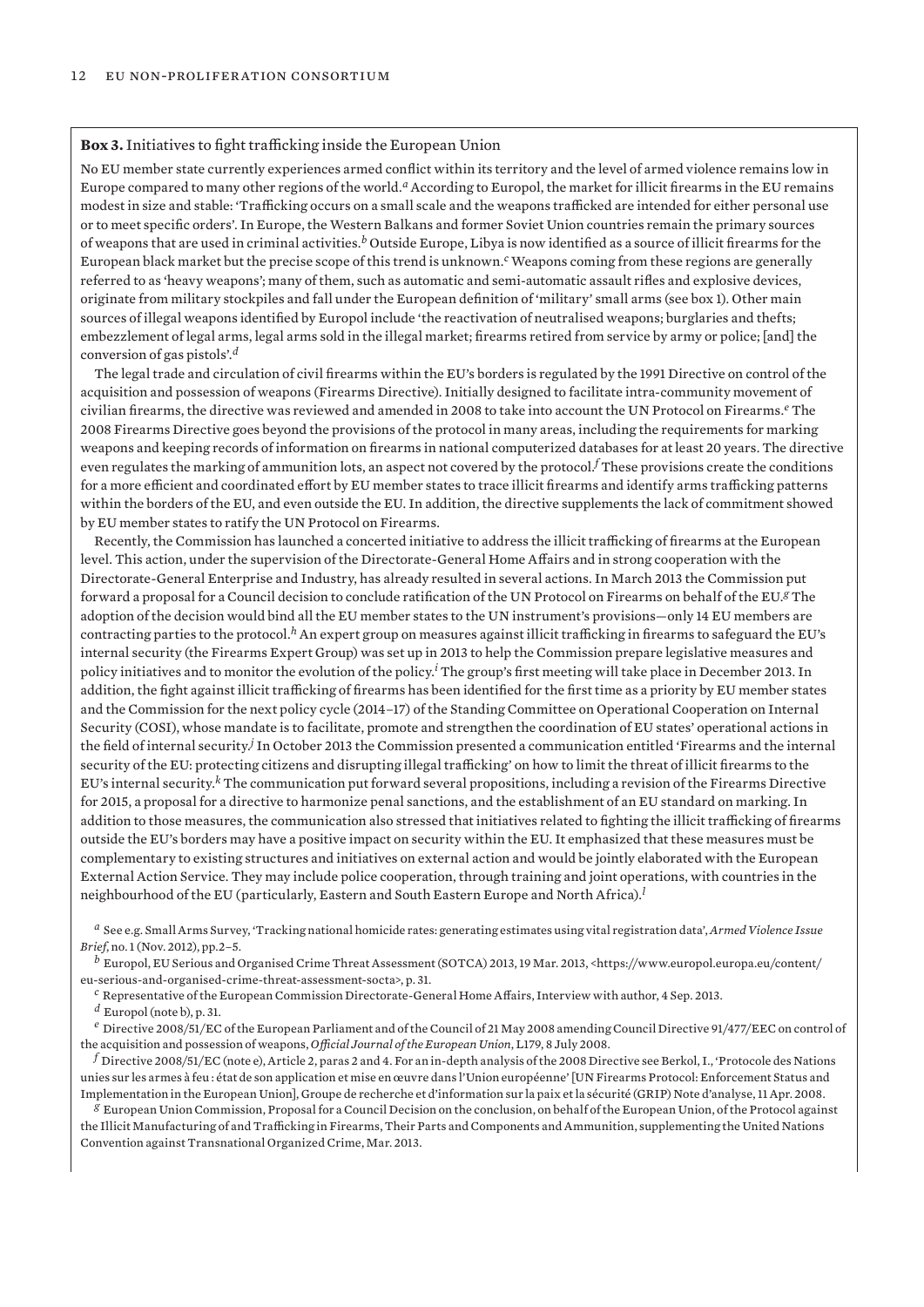*<sup>h</sup>* On 8 Nov. 2013, 14 of the 28 EU member states ratified the UN Protocol on Firearms: Belgium, Bulgaria, Croatia, Cyprus, Estonia, Italy, Latvia, Lithuania, the Netherlands, Poland, Romania, Slovakia, Slovenia and Spain.

*<sup>i</sup>* Commission decision of 11 April 2013 setting up an expert group on measures against illicit trafficking in firearms to safeguard the EU's internal security ('the Firearms Expert Group'), *Official Journal of the European Union*, C107, 13 Apr. 2013.

*<sup>j</sup>* Council conclusions on the creation and implementation of a EU policy cycle for organised and serious international crime, 3043rd Justice and Home Affairs Council meeting, Brussels, 8 and 9 Nov. 2010.

*<sup>k</sup>* European Commission, Communication from the Commission to the Council and the European Parliament, Firearms and the internal security of the EU: protecting citizens and disrupting illegal trafficking, Com(2013) 716 final, 21 Oct. 2013.

*<sup>l</sup>* Representative of the European Commission Directorate-General Home Affairs (note c); and Communication from the Commission to the Council and European Parliament (note k), p. 16.

implemented by the countries of the region in the near future.<sup>51</sup>

# **IV. EUROPEAN UNION SMALL ARMS AND LIGHT WEAPONS EXPORT CONTROL POLICIES AND RELATED INITIATIVES**

Over the course of the past decade, the EU has also adopted a set of measures aimed at controlling international transfers of conventional weapons (including SALW and ammunition). Indeed, controlling the legal trade in SALW and, if necessary, blocking the transfer of weapons which may be diverted to illicit users or used to trigger or perpetuate armed violence represent preventive tools in the fight against illicit proliferation. Both are also much more cost-effective ways to prevent and stop armed violence than establishing a posteriori crisis management operations and assistance programmes (see box 3).

This concern is reflected in the principles and the plan of action set out in the 2005 Strategy. Calling for the EU to strengthen its export control policies, that document noted the importance to 'ensure that the 2002 Joint Action is implemented' and to 'promote implementation by the member states of the EU's 2003 Common Position on brokerage, and harmonised application of the Code of Conduct on Arms Export'. It also sought the establishment of 'mechanisms approved by the member states for the exchange of information on SALW trafficking networks' and 'the development, via Europol, Eurodouanes and Eurojust, of a policy for actively combating illicit networks trafficking in SALW . . . using the EU's air, sea and land

space'.<sup>52</sup> Additionally, it called for better coordination and cooperation within EU institutions that deal with SALW issues, particularly between the Council and the Joint EU Situation Centre 'to promote the collection and circulation of information and intelligence from the member states'.<sup>53</sup>

This section briefly presents the most recent small arms export figures from the EU member states. It then details the main instruments adopted by the EU to regulate international transfers of SALW and the extent to which their implementation concurs with the implementation of the 2005 Strategy. It argues that the level of coordination between these initiatives and the strategy is poor and uneven, hindering their shared common objectives of fighting SALW proliferation. Indeed, today export controls remain a national prerogative and there is no indication that EU member states systematically take into account the potential impact of their exports on countries and regions that benefit from SALW-related assistance and development cooperation programmes initiated or supported by the EU.

#### **Exporting small arms and light weapons worldwide**

According to the most recent estimates, several EU member states rank among the main global exporters of SALW and ammunition, which makes the EU as a whole a major player in the authorized trade in small arms. Between 2001 and 2008 Austria, Belgium, Germany and Italy were listed as 'top exporters' (having exported \$100–499 million annually). The Czech Republic, Finland, France, Spain, Sweden and the United Kingdom were categorized as

<sup>51</sup> Central African Convention for the Control of Small Arms and Light Weapons, their Ammunition and all Parts and Components that can be used for their Manufacture, Repair or Assembly, adopted 30 Apr. 2010, will enter into force '30 days after the date of deposit of the sixth instrument of ratification'. For current status see <http://treaties. un.org/Pages/ViewDetails.aspx?src=TREATY&mtdsg\_no=XXVI-7&chapter=26&lang=en>.

<sup>52</sup> Council of the European Union, Strategy to combat illicit accumulation and trafficking of SALW and their ammunition (note 1), p. 13.

<sup>53</sup> Council of the European Union, Strategy to combat illicit accumulation and trafficking of SALW and their ammunition (note 1), p. 15.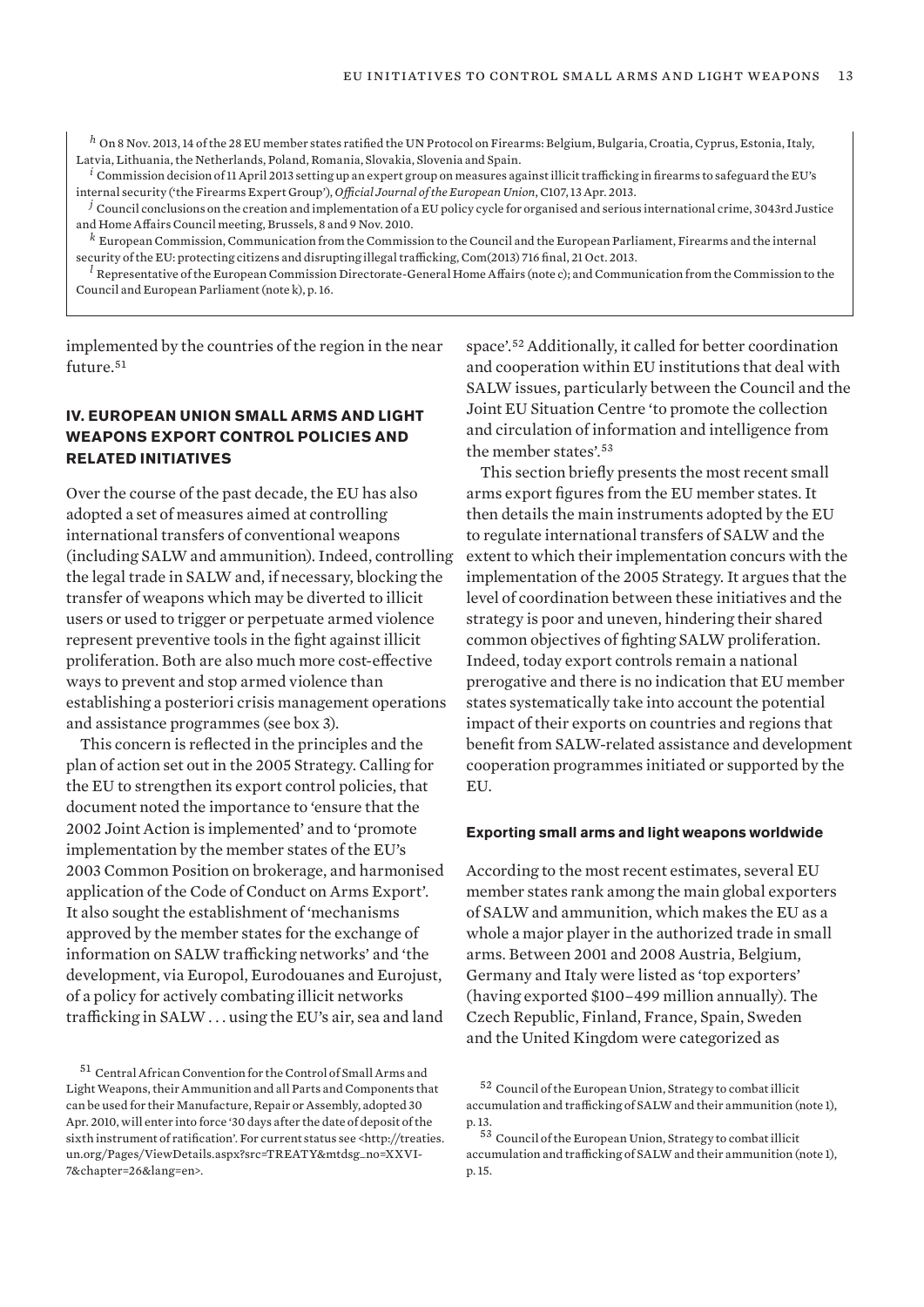'major exporters' (having exported \$50–99 million annually).<sup>54</sup> Figures from the most recent EU annual Council Working Group on Conventional Arms Exports (COARM) reports show that each year EU member states grant export licences for small arms only (excluding light weapons and ammunition for SALW) at an average amount of  $£1.033$  million in 2007–11 (3.04 per cent of the financial value of all export licences delivered).<sup>55</sup> From a quantitative point of view, European SALW exports seem consistent with the objectives and priorities of the EU's SALW Strategy. The main destinations of small arms export are North America (50.21 per cent). EU member states themselves account for 11.53 per cent. Most regions which fall under the scope of the SALW Strategy represent only a marginal share of EU small arms exports. Sub-Saharan Africa, the main focus of the strategy, represents 1.57 per cent of EU exports, while other European countries and Central America and the Caribbean account for 6.17 per cent and 2.62 per cent of the total, respectively.<sup>56</sup> The only noticeable exception is the Middle East, whose market share represents more than a seventh of the EU's small arms exports (13.63 per cent). However, these figures do not cover light weapons and ammunition for SALW, which cannot be disaggregated in EU arms export controls.<sup>57</sup> Furthermore, the financial value of small arms transfers only shows part of the picture: in fact, when it comes to this type of weapon, it is not necessary for the amounts involved to be huge for the

<sup>54</sup> Small Arms Survey, 'Small arms transfers: exporting states', Small Arms Survey Research Notes no. 11 (Oct. 2011). Seven other current or future EU member states were listed as having exported \$10-49 annually: Bulgaria, Croatia, the Netherlands, Poland, Portugal, Romania and Slovakia.

<sup>55</sup> EU Council, Tenth annual report according to operative provision 8 of the European Union Code of Conduct on Arms Exports, 2008/C 300/01, *Official Journal of the European Union*, C300, 22 Nov. 2008. EU Council, Eleventh, twelfth, thirteenth and fourteenth annual reports according to Article 8(2) of Council Common Position 2008/944/ CFSP defining common rules governing control of exports of military technology and equipment, 2009/C 265/01, 2011/C 9/01, 2011/C 382/01 and 2012/C 386/01 are available at European External Action Service, <http://www.eeas.europa.eu/non-proliferation-and-disarmament/ arms-export-control/index\_en.htm>. These figures only cover small arms (category ML1 of the EU Common Military List). Light weapons fall in the ML2 category and ammunition for ML1 and ML2 fall in the ML3 category. Both ML2 and ML3 also contain significant elements of non-SALW. Council of the European Union, Common military list of the EU adopted by the Council on 11 Mar. 2013, CFSP, 2013/C 90/01.

<sup>56</sup> The EU categorization 'other European countries' include Eastern and South Eastern European countries and countries such as Andorra, Iceland, Liechtenstein, Norway, Switzerland etc.

<sup>57</sup> See note 55.

consequences of the transfer to be significant. One example is the export, in 2008, by the Czech Republic of 20 000 assault rifles to the Sri Lankan Government, although it was involved in an extensive civil war with the Liberation Tigers of Tamil Eelam (LTTE) that affected a major part of the population. Although this transfer represented only a modest financial amount (approximately  $\notin$  7.3 million), it had the potential to have a major impact on the Sri Lankan population.<sup>58</sup>

#### **Regulating small arms and light weapons international transfers**

Recent decades have been characterized by significant efforts by the EU to strengthen and harmonize its member states' conventional arms (including SALW and their ammunition) export policies. The most important instruments are the arms embargoes and the 1998 Code of Conduct on Arms Exports that was replaced by the 2008 Common Position on Arms Exports.<sup>59</sup>

Arms embargoes are used by the EU as a means to change the behaviour patterns of states or other entities. They intend 'to stop the flow of arms and military equipment to conflict areas or systems which may be used to for internal repression or aggression against a foreign country'.<sup>60</sup> EU arms embargoes typically cover at least all items of the EU common military list and therefore include SALW and their ammunition. Although the member states unanimously agree to impose arms embargoes on specified end users or destinations by way of regulation, the translation and the implementation of this decision remains a national prerogative. As a decision by Cypriot authorities to release a Russian ship loaded with ammunition and purportedly en route to wartorn Syria illustrates, the absence of mechanisms of monitoring and verification prevent any suspicion of an EU arms embargo violation from being independently

<sup>59</sup> Council of the European Union, 'European Union Code of Conduct on Arms Exports', 8675/2/98 Rev 2, 5 June 1998; and Council Common Position 2008/944/CFSP of 8 December 2008 defining common rules governing control of exports of military technology and equipment, *Official Journal of the European Union*, L335, 13 Dec. 2008.

<sup>60</sup> European External Action Service, 'Sanctions or restrictive measures', spring 2008, <http://eeas.europa.eu/cfsp/sanctions/ index\_en.htm>, p. 4.

<sup>58</sup> Vranckx, A. (ed.), *Rhetoric or Restraint? Trade in Military Equipment under the EU Transfer Control System* (Academia Press: Ghent, 2010), pp. 48–49.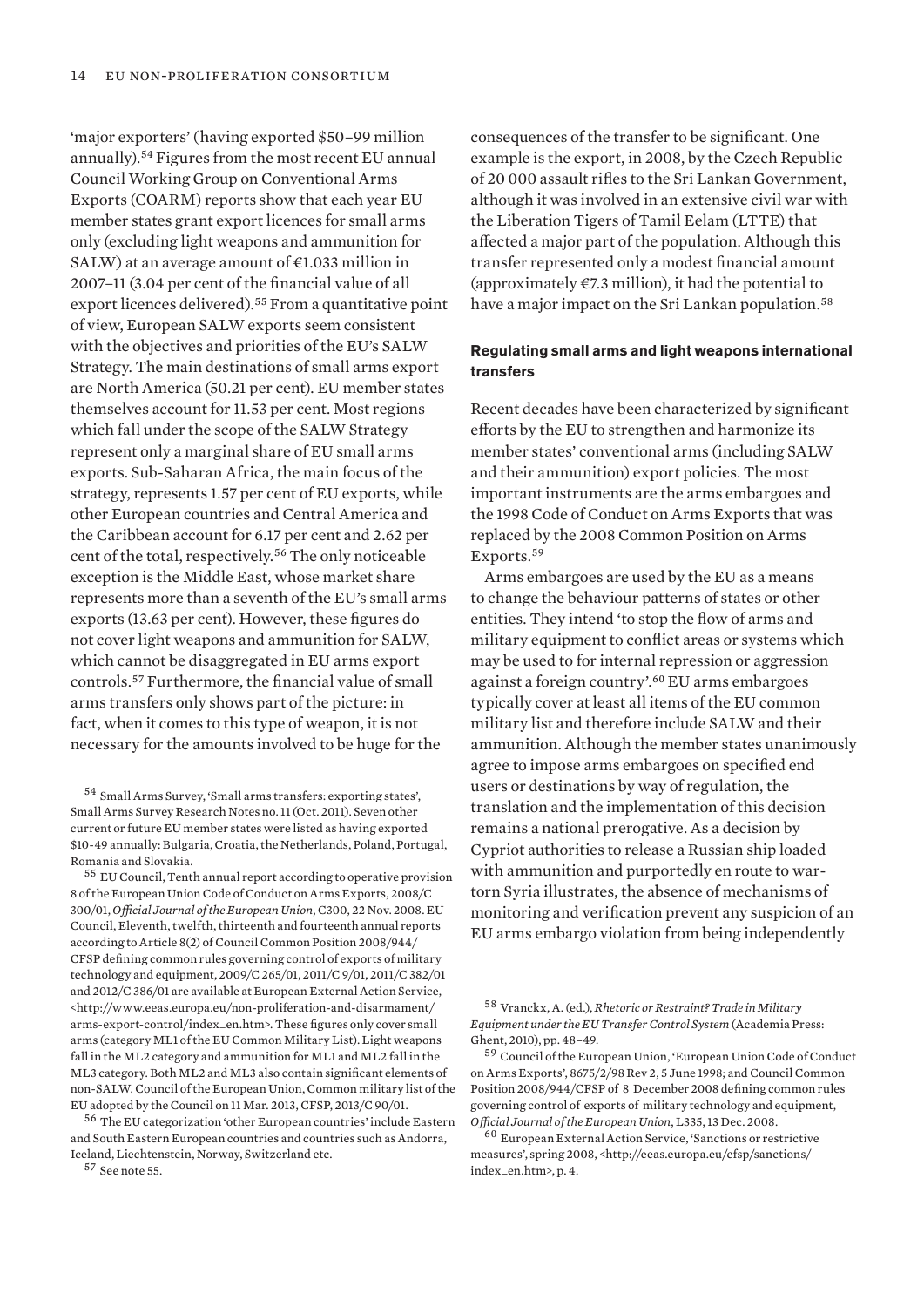investigated and formally discussed and evaluated collegially among member states.<sup>61</sup>

The main objectives of the 2008 Common Position on Arms Export are 'to set high common standards which shall be regarded as the minimum for the management of, and restraint in, transfers of military technology and equipment by all Member States' and 'reinforce cooperation and to promote convergence' in that field.<sup>62</sup> In practice, the Common Position does not harmonize the export practices of its member states. While it establishes common criteria that have to be taken into account by EU member states when evaluating an export licence for conventional weapons (including SALW and their ammunition), the room for interpretation of all eight criteria is still very broad. It has resulted in 28 different export practices, despite the guidelines provided by the User's Guide to the Common Position.<sup>63</sup> Regularly, academia and NGOs report discrepancies or differences between national policies of the EU member states and exports to 'sensitive' countries (in terms of respect of human rights and the risk of unauthorized diversion of exported arms) or even to countries that are under an EU sanctions regime.<sup>64</sup> Moreover, notwithstanding a reference to the 2002 Joint Action and the 2005 SALW Strategy in the Common Position's preamble, member states occasionally authorize exports that may contribute to the illicit proliferation of small arms and have dramatic consequences for human security in the country of destination. Incidentally, they may also have an adverse impact on assistance and development cooperation programmes provided by the EU in the country of destination and in neighbouring countries.

 $61$  Grove, T. and Kambas, M., 'Russian-operated ship with bullets reaches Syria', Reuters, 13 Jan. 2012, <http://www.reuters.com/ article/2012/01/13/syria-russia-ship-idUSL6E8CD4DD20120113>. For an analysis of EU arms embargoes see Moreau, V., 'Les embargos sur les armes de l'Union européenne. Des mesures symboliques?' [European Union arms embargoes: symbolic measures?], Groupe de recherche et d'information sur la paix et la sécurité (GRIP) Note d'analyse, June 2012.

<sup>62</sup> Council Common Position 2008/944/CFSP (note 59).

<sup>63</sup> Council of the European Union, User's Guide to Council Common Position 2008/944/CFSP defining common rules governing the control of exports of military technology and equipment, 9241/09, 29 Apr. 2009, <http://register.consilium.europa.eu/pdf/en/09/st09/st09241.en09. pdf>.

<sup>64</sup> See e.g. Vranckx, A. (ed.), *Rhetoric or Restraint? Trade in Military Equipment under the EU Transfer Control System* (Academia Press: Gand, 2010); and Isbister, R., Slijpers, F. and Vranckx, A. (eds), *Lessons from MENA. Appraising EU Transfers of Military and Security Equipment to the Middle East and North Africa* (Academia Press: Gand, 2011).

Another significant initiative is the 2003 Common Position on the Control of Arms Brokering.<sup>65</sup> The main objective of this instrument is to avoid circumvention of EU, OSCE or UN embargoes on arms exports, and of the EU Common Position on Arms Exports by way of brokering activities.<sup>66</sup> Arms brokers are individuals or entities that organize and facilitate transfers of military equipment. Although brokering activities can be carried out in a legal framework, brokers sometimes operate with impunity by taking advantage of the weaknesses of, and the differences between, national laws and control regimes. SALW are frequently transferred by way of such illicit transactions, which originate from, or are destined to, countries affected by armed violence. Ten years after the adoption of the Common Position, significant differences remain between the 24 control regimes that currently comply with the instrument.<sup>67</sup> These differences may have adverse consequences on both the quality and efficiency of brokering controls. Indeed, loopholes and differences can facilitate illegal arms brokering activities as brokers operate from countries where controls are poor or non-existent. Furthermore, with the notable exception of the UK, there is little evidence of EU member states investigating and prosecuting individuals and companies that are involved in illicit brokering activities.<sup>68</sup>

The effectiveness of these export control instruments relies on the willingness and the capacities of the member states to transpose and implement them at the national level. In addition, the lack of coordination of arms export controls at the EU level continues to limit the convergence of these policies and their consistency with the objectives of the strategy against the proliferation of SALW. At present, no member state is prepared to delegate part of its decision-

<sup>68</sup> 'Over the past 5 years the UK government have launched at least 11 successful prosecutions relating to violations of national transfer controls, including at least two cases involving transfers of SALW'. Bromley, M., Proposals to prevent the further proliferation of SALW, Presentation to the European Parliament Public Hearing, 29 May 2012.

<sup>65</sup> Council of the European Union, Common Position 2003/468/CFSP of 23 June 2003 on the control of arms brokering, *Official Journal of the European Union*, L156, 25 June 2003.

<sup>66</sup> Council of the European Union (note 65), pp. 79–80.

<sup>67</sup> Tricot O'Farrell, K., 'Arms brokering controls: how are they implemented in the EU?', Groupe de recherche et d'information sur la paix et la sécurité (GRIP) Rapport du GRIP, Aug. 2013, <http://www. grip.org/sites/grip.org/files/RAPPORTS/2013/Rapport\_2013-2\_ EN.pdf>. Luxembourg is the only country that has yet to adopt a law on the control of military arms brokering. In addition, 3 states, Belgium, France and Italy, still need to ensure the compliance of their national regulations with all the requirements of EU legislation.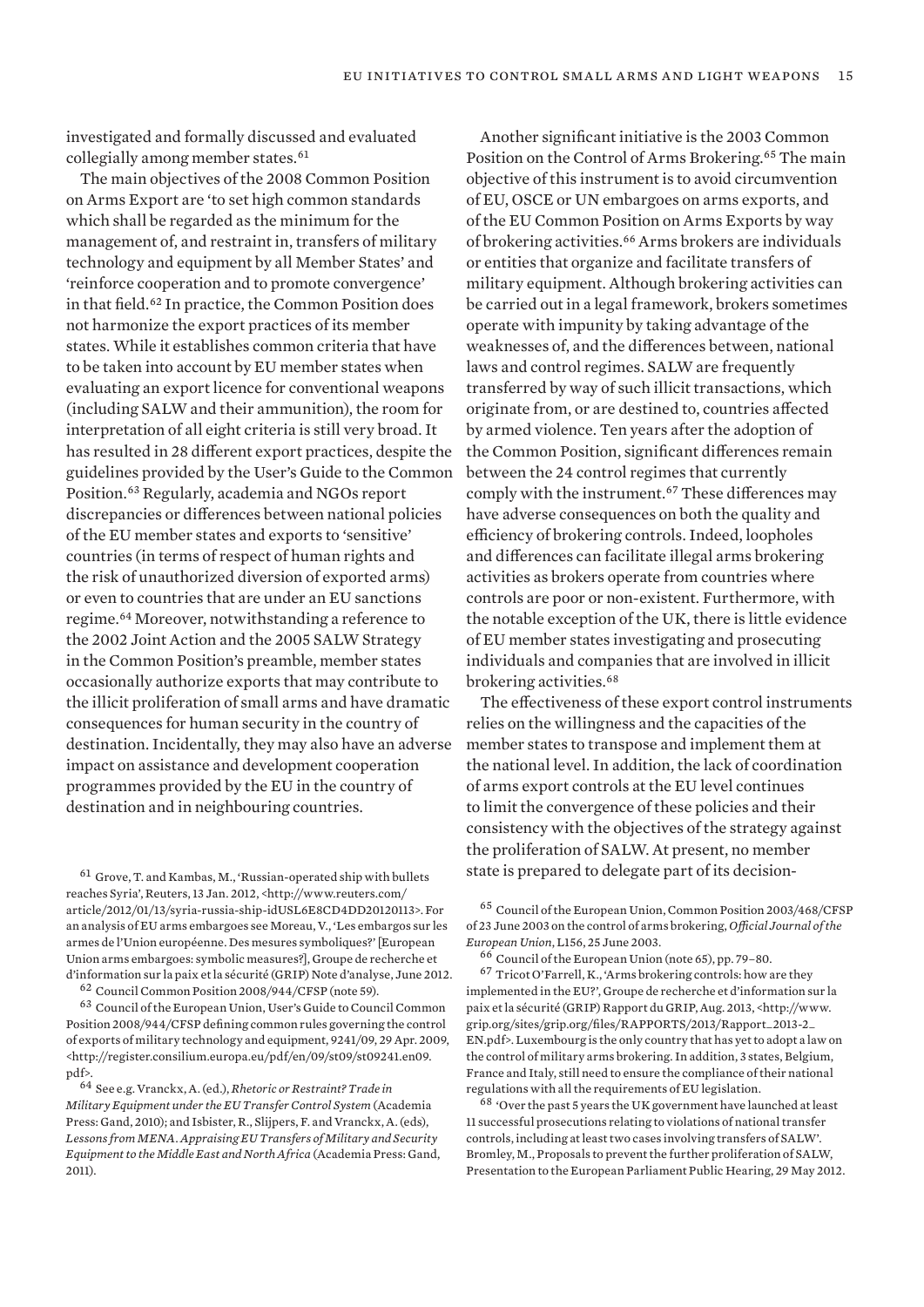making power to the EU. The issue of arms trade, and particularly of SALW and their ammunition, exposes contradictions between, on the one hand, the economic and political interests of the member states that are producers and exporters and, on the other hand, the common European rhetoric on the fight against SALW proliferation. The case of small arms exports to Libya in the years prior to the 2011 uprising provides a concrete illustration of these tensions. It reminds EU member states that a consistent policy against the proliferation of SALW starts with strict control at the beginning of the supply chain: namely, control over legal transfers. Inconsistent EU SALW export controls may contribute to the illicit proliferation of small arms and have dramatic consequences for human security in the country of destination and, incidentally, may also have an adverse impact on assistance and development cooperation programmes provided by the EU in the country of destination and in neighbouring countries. The lifting of the EU arms embargo in October 2004 gave hope to many European arms companies that Libya would be a promising market because of its need to modernize and replace large quantity of its conventional arsenal. Between the lifting of the embargo and the end of 2008, more than 300 export licences to Libya were granted by EU member states for a total of €492 million. However, exports of SALW and their ammunition seemed to be a 'red line' for EU member states: only 14 licences at a value of €292 012 had been granted for weapons under the ML1 category of the EU common military list (i.e. small arms); 1 licence for €5007 for the ML2 category, which covers light weapons and also larger calibre weapons; and 7 licences for €2 368 907 for the ML3 category, which includes ammunition for SALW and for other types of weapons. Moreover, in 2008 the UK denied a brokering licence for a UK-based intermediary that sought to facilitate the import of 130 000 Kalashnikov automatic rifles from Ukraine to Libya's Ministry of Defence (MOD). The UK's embassy in Tripoli expressed concern that the weapons may be diverted to either the governments or armed rebel factions in Chad and Sudan.<sup>69</sup> Furthermore, consistent evidence exists that, in previous years, arms originating from Libya's stockpiles have been repeatedly found in the hands

of warring parties in sub-Saharan African countries under international arms embargoes, including Chad, Liberia, Sierra Leone, Somalia and Sudan. However, in 2009, in spite of the other member states' reservations and the diversion track record of the Libyan Government, small arms were exported from Belgium and Italy to the Libyan MOD.<sup>70</sup> The significant risk that the exported small arms (or the ones that replaced the new acquisition) would be diverted to unauthorized and illicit end users in sub-Saharan Africa, which is the priority area for EU small arms assistance, did not seem of particular concern to the licensing authorities in both states.<sup>71</sup> Two years later, in 2013, the EU Council decided to dedicate €5 million to support PSSM activities to reduce the risk of illicit trade in SALW, acknowledging that 'the uncontrolled spread of SALW and ammunition has fuelled insecurity in Libya, in neighbouring countries and in the broader region, exacerbating conflict and undermining postconflict peace building and, thus, posing a serious threat to peace and security'.<sup>72</sup> As far as arms exports are concerned, no coordinated and structured policy or strategy relating to this specific and essential aspect of the fight against the proliferation of SALW currently exists.

# *Arming non-state actors in Libya and Syria: a reality check for the 2005 SALW Strategy?*

The intervention of third states in theatres of conflict through the transfer of weapons to non-state actor was particularly used during the cold war.<sup>73</sup> This practice of providing weapons to non-state actors

70 The  $\epsilon$ 11.5 million Belgian contract was signed in 2008 and included 367 FN 5-7 pistols, 50 FN HP Renaissance pistols, 367 FN P-90 submachine guns, 367 FN F2000 assault rifles, and 30 FN Minimi light machine guns, as well as 2000 FN303 semi-automatic less-lethal riot guns. Spleeters, D., reporter, Interview with author, 4 Oct. 2013. The Italian delivery consisted of 7500 semi-automatic Beretta PX4 Storm pistols, 1900 semi-automatic Beretta CX4 Storm rifles, and 1800 M4 Super 90 shotguns manufactured by Benelli. Santopinto, F., Le contrôle du commerce des armes par l'UE. Un cas emblématique venu de Libye [EU arms export control: the case of Libya], Groupe de recherche et d'information sur la paix et la sécurité (GRIP) Note d'analyse, June 2011, <http://www.grip.org/sites/grip.org/files/NOTES\_ANALYSE/2011/ NA\_2011-06-07\_FR\_F-SANTOPINTO.pdf>, p.5.

 $71$  Later, in the run-up to the Libyan uprising and the loss of control of the government stockpiles, the Belgian and Italian weapons were spotted in the hands of rebel forces and some of them are now in circulation in the Libyan population and still potentially able to contribute to insecurity in the country and abroad. Spleeters (note 70).

<sup>72</sup> Council Decision 2013/320/CFSP (note 45), p. 1.

<sup>73</sup> Smith, C., 'Weapon transfers to non-state armed groups', United Nations Institute for Disarmament Research (UNIDIR), Disarmament Forum: Engaging non-state armed groups, no. 1 (2008), p. 46.

<sup>69</sup> UK denies licence for export of Kalashnikovs to Libya; GOL potentially seeking alternative sellers, Cable 08TRIPOLI868 from the United States Embassy in Tripoli, 6 November 2008, <http:// wikileaks.tetalab.org/mobile/classification/confidential.html#/mobile/ cables/08TRIPOLI868.html>.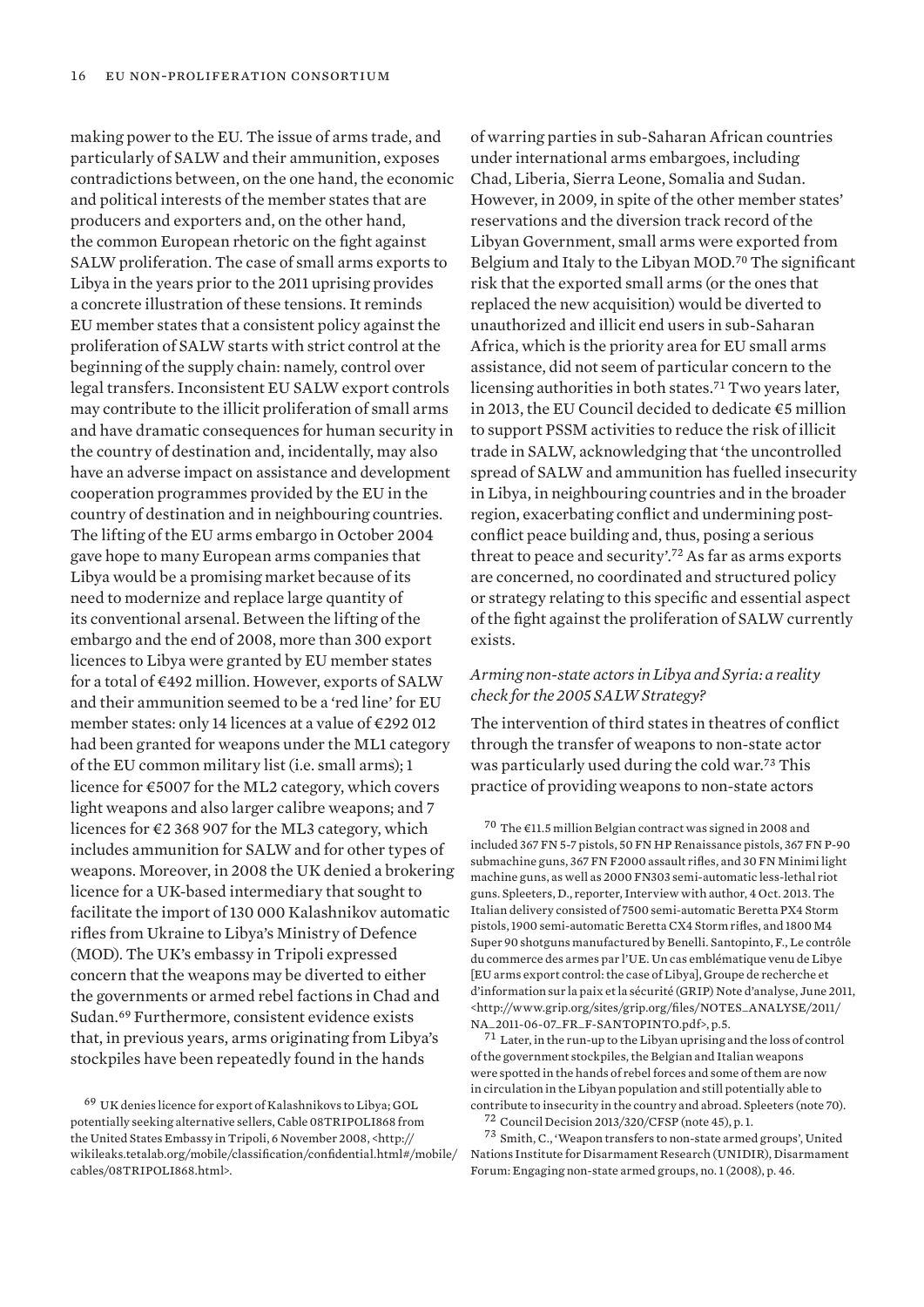has persisted after the end of the cold war, although supplying governments now prefer to justify such decisions by using the principles of 'responsibility to protect', 'human security' and 'extreme cases'.<sup>74</sup> Although justifications change over time, the risks related to transferring arms to non-state actors remain unchanged. Such actions almost systematically tend to favour the destabilization of a government or a regime change by providing non-state actors with the means to trigger or perpetuate violence. Due to loose or sometimes inexistent command structures, non-state actors often are unable to effectively secure and control their weapon stockpile. This situation dramatically increases the short- and long-term risk of diversion of transferred weapons, particularly SALW, to unauthorized end users.<sup>75</sup> These elements explain why refraining from arming non-governmental actors is one of the major principles of the EU's policy to fight illicit proliferation of SALW. The 1998 Joint Action and its amended 2002 version stipulate that the EU shall seek to build consensus in international and other relevant forums on 'a commitment by exporting countries to supply small arms only to governments (either directly or through duly licensed entities authorised to procure weapons on their behalf) in accordance with appropriate international and regional restrictive arms export criteria, as provided in particular in the EU code of conduct, including officially authorised enduse certificates or, when appropriate, other relevant information on end-use'.<sup>76</sup> The 2005 SALW Strategy reiterated this common stance of the EU member states.<sup>77</sup>

However, during the conflicts in both Libya and Syria, this common position was ignored by some member states, which clearly stated their intention to arm non-state actors facing repressive regimes. In June 2011, while the regime of Muammar Gaddafi was slowly regaining control of parts of its territory from the rebel forces, the French Government decided

<sup>76</sup> Joint Action 1999/34/CFSP of 17 December 1998 (note 1), Article 3.b.

<sup>77</sup> Council of the European Union, Strategy to combat illicit accumulation and trafficking of SALW and their ammunition (note 1), p. 10.

to airdrop in rebel zones 'arms and ammunition several times, including assault rifles, machine guns and rocket-propelled grenades and launchers'.<sup>78</sup> While France officially presented the operation as the supply of 'defensive weapons to civil population because we consider that they are under threat', officials anonymously acknowledged that 'it was meant to help break the stalemate in Libya'.<sup>79</sup> In early 2013, as the conflict was raging in Syria between the government and rebels groups, division grew among EU member states about sending arms to the Syrian anti-government factions. Again, France and the UK advocated such a move in order to give the civilian population the means to protect themselves and to turn the tide of the conflict.<sup>80</sup> The other EU member states stressed the risks of arming the Syrian rebellion, owing to the illicit proliferation and diversion of weapons in Syria and the whole region, increased Russian arms transfers to the Bashar al-Assad regime, inadequate use and storage of weapons, the escalation of the armed violence, and so on. This sharp disagreement among EU member states led to the lifting, on 1 June 2013, of the arms embargo on Syria that had been in place since 2011. While the vast majority of the EU member states opposed this major shift in EU policy, they assented in order to preserve the other set of restrictive measures (financial, economic etc.) on Syria.<sup>81</sup> But at the same time, several member states, including Austria, Belgium, the Czech Republic, Finland, the Netherlands, Romania and Sweden, immediately declared that they had no intention of arming the Syrian rebels.<sup>82</sup> In July 2013, two months after the lifting of the embargo, the UK reversed its stance, citing strategic considerations and concerns about the

<sup>79</sup> 'Des avions français ont parachuté au sud de Tripoli des armes légères destinées à la rébellion pour l'aider' [French planes parachuted light weapons south of Tripoli to help the rebels], France 2, 1 July 2011, <http://www.francetvinfo.fr/monde/proche-orient/des-avionsfrancais-ont-parachute-au-sud-de-tripoli-des-armes-legeresdestinees-a-la-rebellion-pour-l-aider\_225935.html>. See also Jolly and Fahim (note 78).

<sup>80</sup> Erlanger, S., 'Seeking to aid rebels in Syria, France urges end to arms embargo', *New York Times*, 14 Mar. 2013.

 $^{81}$  Without an agreement, all EU measures against Syria, including asset freezes and travel bans, would have expired on 1 June 2013. See also Traynor, I., 'UK forces EU to lift embargo on Syria rebel arms', *The Guardian*, 28 May 2013; and De Groof, M., 'La levée de l'embargo européen sur les armes destinées à la Syrie: quelles implications?' [The lifting of the European arms embargo for Syria: what implications?], RTBF Opinions, 29 May 2013, <http://www.grip.org/fr/node/902>.

<sup>82</sup> Traynor (note 81).

<sup>74</sup> Farhat, L. and Seniora, J., Acquisitions d'armes par les acteurs non étatiques—Pour une régulation plus stricte? [Arms acquisition by non-state actors: for a stronger regulation?], Groupe de recherche et d'information sur la paix et la sécurité (GRIP) Note d'analyse, Nov. 2011, <http://www.grip.org/sites/grip.org/files/NOTES\_ANALYSE/2011/ NA\_2011-11-04\_FR\_J-SENIORA.pdf>, p. 7.

<sup>75</sup> Farhat and Seniora, (note 74), p. 7.

<sup>78</sup> Jolly, D. and Fahim, K., 'France says it gave arms to the rebels in Libya', *New York Times*, 29 June 2011.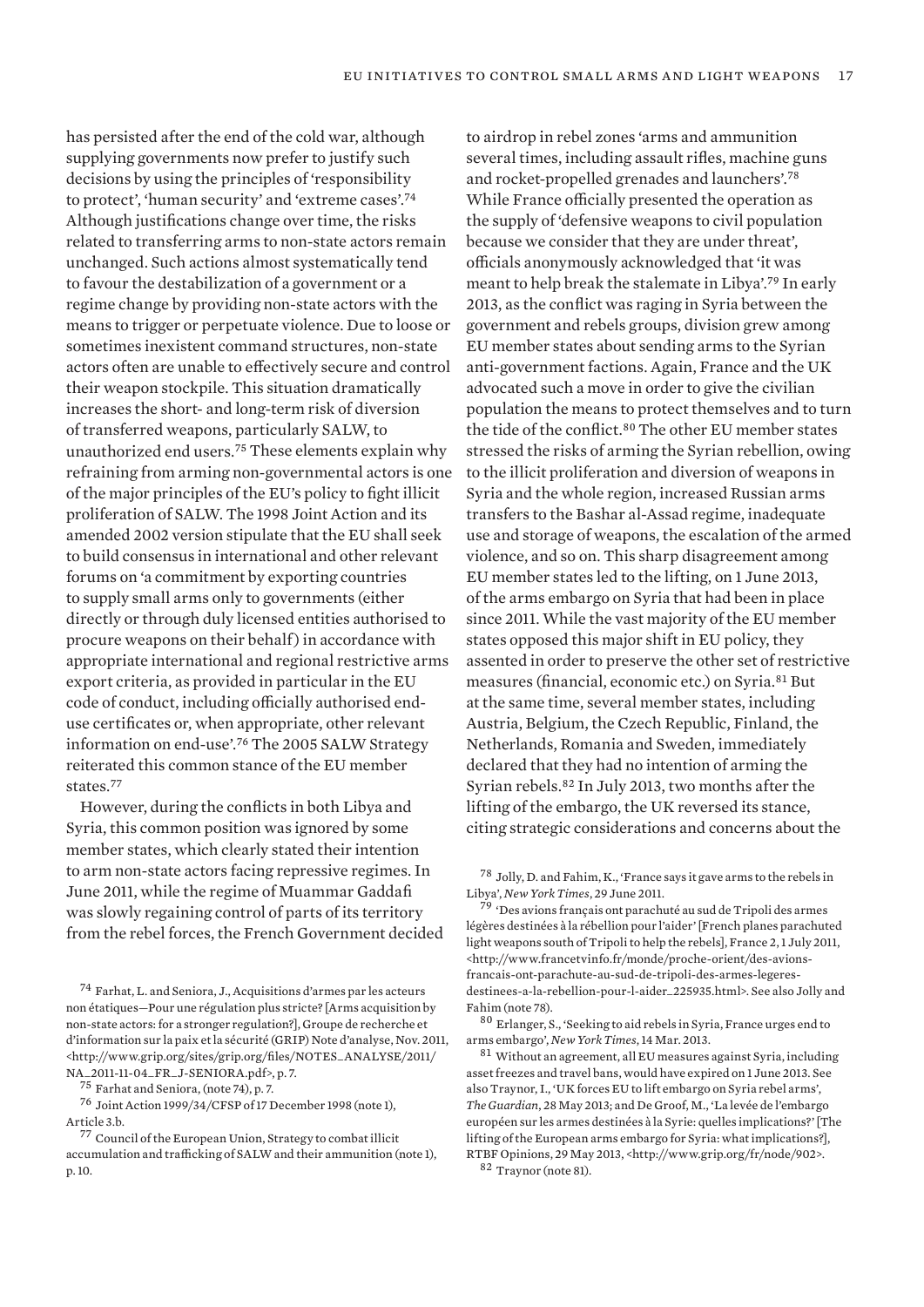risk of proliferation.<sup>83</sup> Despite persistent contradictory rumours in the press, no evidence exists of the UK's having supplied arms to Syria. France announced in mid-September that it favoured sending arms to the Free Syrian Army, but only 'with a number of States and a framework which can be controlled', in order to prevent the weapons falling into the hands of Islamist groups.<sup>84</sup> As of late October 2013 there had not yet been an official declaration that French arms transfers had occurred, although several sources reported French arm transports to Syria, even before the arms embargo was lifted.<sup>85</sup>

In both situations—in 2011 in Libya and in 2013 in Syria—there was little indication that the EU member states explicitly referred to their common commitment not to send weapons to non-state actors: namely, the 2002 Joint Action, which is a legally binding instrument, and the SALW Strategy. Reference was often made to the risk of diversion of the transferred weapons by countries that opposed the lifting of the arms embargo. EU member states also failed to highlight the potential danger posed by this risk of diversion to other initiatives and commitments made under the SALW Strategy in the countries and regions neighbouring Libya and Syria. All in all, these actions strongly bring into question the level of priority given by the EU and its member states to the fight against the illicit proliferation of SALW when other interests are at stake.

#### **V. CONCLUSIONS AND RECOMMENDATIONS**

The European Union brings a major and undeniable contribution to fighting the illicit trade in SALW and its consequences in many parts of the world. The EU's 2005 SALW Strategy has allowed for more coherent and structured action by the EU, particularly with respect to the assistance and support it provides to control small arms and to the inclusion of small arms concerns in broader EU peace and security initiatives. However, there is little evidence that the EU and its member states have made concerted and coordinated

efforts to strengthen their SALW export control policies with the particular aim of preventing illicit small arms proliferation, notably in or towards regions prioritized by the SALW Strategy. Particular cases of small arms exports to the Libyan Government in 2009 bring into question the extent to which the objectives of the strategy and the initiatives to fight illicit proliferation are taken into account in the evaluation of export licences to sensitive countries. The decision by some EU member states to supply small arms to non-state actors in Libya and consideration of doing the same thing in Syria further call into question the actual level of priority given by the EU to the fight against small arms proliferation.

The 2005 EU SALW Strategy was not elaborated and adopted in a vacuum. It was intended to define an EU integrated plan of action to fight illicit proliferation of SALW, among other things, on the basis of the EU security priorities set out in the 2003 ESS, the assessment of the regions and thematic areas in most pressing need of assistance, and also the EU institutional architecture at the time. Circumstances may have changed to varying degrees since then. Indeed, recent developments at the international level, such as the adoption of the ATT and major security changes in regions close to the EU (particularly, the Middle East, North Africa and the Sahel) and at the EU level (most notably the creation of the EEAS and the adoption in October 2013 of a communication on firearms and the internal security of the EU), should encourage the EU and its member states to comprehensively review and update the 2005 SALW Strategy.

The following sections offer recommendations on areas to address or consider in the event of a review of the EU's Strategy on SALW.

# **Conduct a comprehensive assessment of past European Union initiatives against the proliferation of small arms and light weapons**

The adoption of the 2005 SALW Strategy provided for one single document integrating already existing EU policies and initiatives to fight the illicit proliferation of small arms. It also clarified the objectives pursued by the strategy and a general, yet targeted, plan of action. To date, although specific initiatives have been individually evaluated, particularly in the field of assistance, the EU has not conducted an overall assessment of the actions undertaken under the

<sup>83</sup> See e.g. Swinford, S., 'David Cameron warned arming Syrian rebels could embroil Britain in all-out war', *The Telegraph*, 15 July 2013.

<sup>84</sup> See 'Syrie : Hollande pour une livraison d'armes 'contrôlée' pour les rebelles' [Syria: Hollande for delivery of weapons 'controlled' for rebels], Le Monde, 20 Sep. 2013; and 'Hollande in favour of 'controlled' arms shipments to Free Syrian Army', Fox News, 19 Sep. 2013.

<sup>85</sup> See e.g. 'La France livre déjà des armes à l'opposition syrienne' [France already delivers weapons to the Syrian opposition], L'Express, 21 Mar. 2013.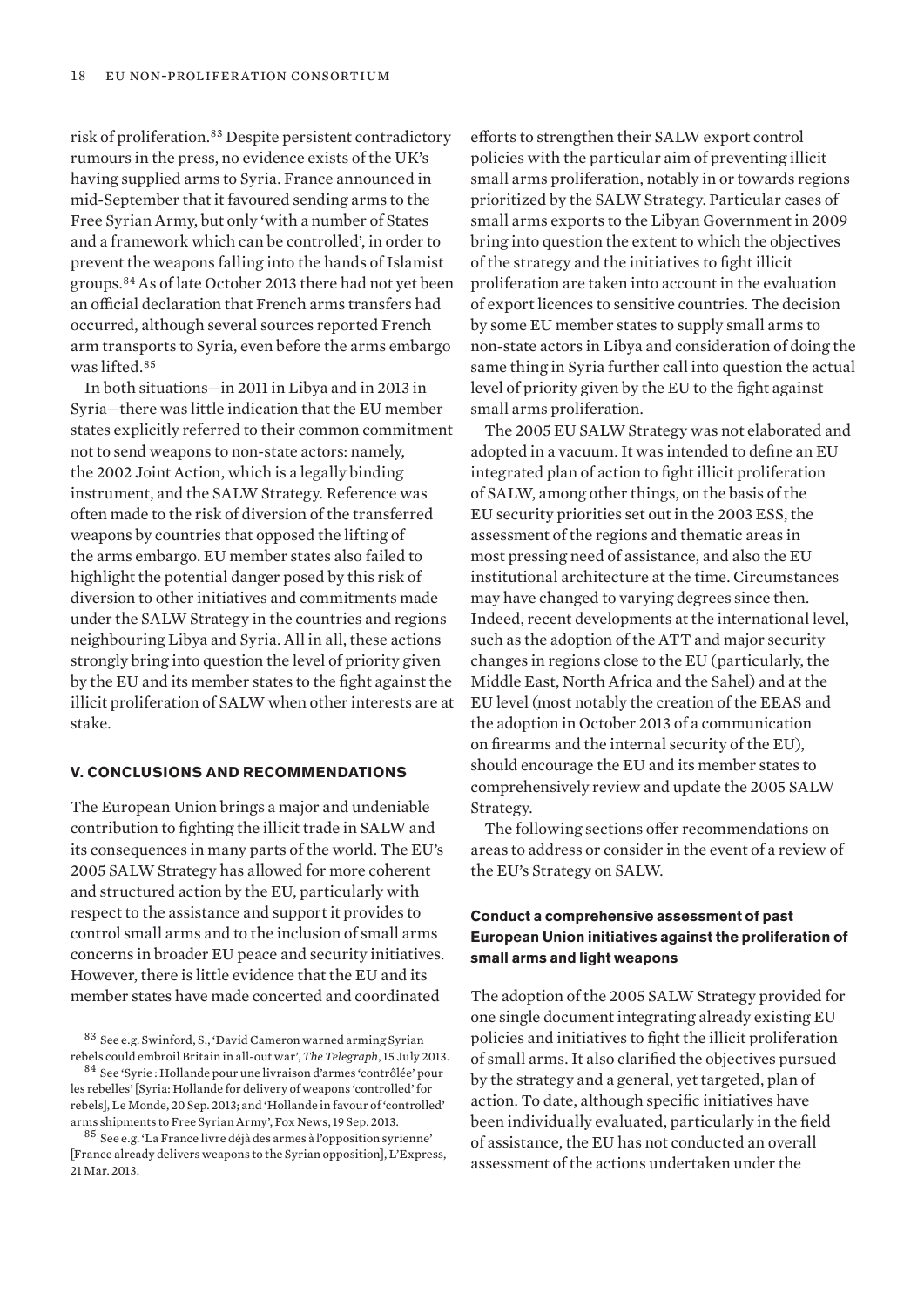strategy's plan of action in order to evaluate the extent to which they have contributed to the set objectives.

After more than a decade of European and international SALW-related assistance, the EU should take time to evaluate the successes and failures of the various initiatives that have been launched and supported in many regions of the world to combat the illicit proliferation of SALW. Such an evaluation may serve as the basis for a review of the priorities and modalities of the EU's SALW Strategy (see section below). Lessons from these experiences may also prove highly useful in establishing new priorities and designing future interventions in other areas, particularly in the framework of forthcoming assistance and cooperation programmes related to the recently adopted ATT.

#### **Review the scope and priorities of the 2005 SALW Strategy**

*Revaluate the priority regions of the 2005 SALW Strategy and its modus operandi*

The 2005 Strategy identified two main geographical priority zones based on its assessment of the impact of SALW proliferation: sub-Saharan Africa, considered as 'the continent most affected by the impact of internal conflicts aggravated by the destabilising influx of SALW' and Eastern and South Eastern Europe as 'an increasing proportion of the SALW disseminated in Africa have come from weapons stockpiles' in these regions.<sup>86</sup> The EU should assess to what extent the impact and the nature of SALW proliferation have evolved in both regions and the consequences for the design and prioritization of future EU actions. In parallel, in the wake of the Arab Spring and its ramifications, the Middle East and North Africa are increasingly affected by the illicit proliferation of SALW and are now also growing sources of proliferation. These regions were initially not in the scope of the EU's SALW Strategy. However, as illustrated by the proliferation of SALW originating from Libyan stockpiles in the Sahel, instability has already had a significant impact on security in many sub-Saharan African countries, which are among the main beneficiaries of EU SALW-related assistance.

<sup>86</sup> Council of the European Union, Strategy to combat illicit accumulation and trafficking of SALW and their ammunition (note 1).

In addition to the geographical priorities, the EU should also consider a revaluation of the way its initiatives are implemented under the strategy. In particular, a comprehensive evaluation of EU small arms assistance is necessary and may help the relevant EU institutions. Several elements of such an evaluation may already be highlighted. In particular, the long-term support provided to build the capacities of relevant national and regional agencies and institutions represents an important contribution to the fight against the illicit proliferation of SALW in regions such as sub-Saharan Africa, Eastern and South Eastern Europe and Latin America. The impact of such assistance programmes varies from one region to another and is sometimes difficult to evaluate in the short or medium term. The EU should continue to support such initiatives as they often pave the way for further local initiatives in that field. However, as useful as this type of assistance is, it must be supplemented by long-term targeted projects at lower levels (at the national level or by groups of countries). Such initiatives should focus on practical activities that aim to directly improve human security by reducing illicit SALW proliferation. EU ASAC, the EU contribution to Cambodia, provides an excellent example of such practice.

# **Build bridges between the different European Union initiatives on small arms and light weapons**

# *Bridge the gap between the 2005 Strategy and the Common Position on Arms Export*

The Common Position on Arms Export's preamble refers to the SALW Strategy as implying 'an increased common interest of Member States in a coordinated approach to the control of exports of military technology and equipment'. Similarly, the strategy's preamble refers to the Common Position and explicitly calls for strengthening the EU's export control policies. However, the strategy's plan of action remains limited in this particular area, and there is little evidence that action has been taken to implement it effectively. Moreover, as illustrated above, practice shows that the EU member states do not appear to envisage a structural link between the control of their individual arms exports and their common policies against illicit proliferation of SALW.

EU member states should review the strategy in order to include practical suggestions to make export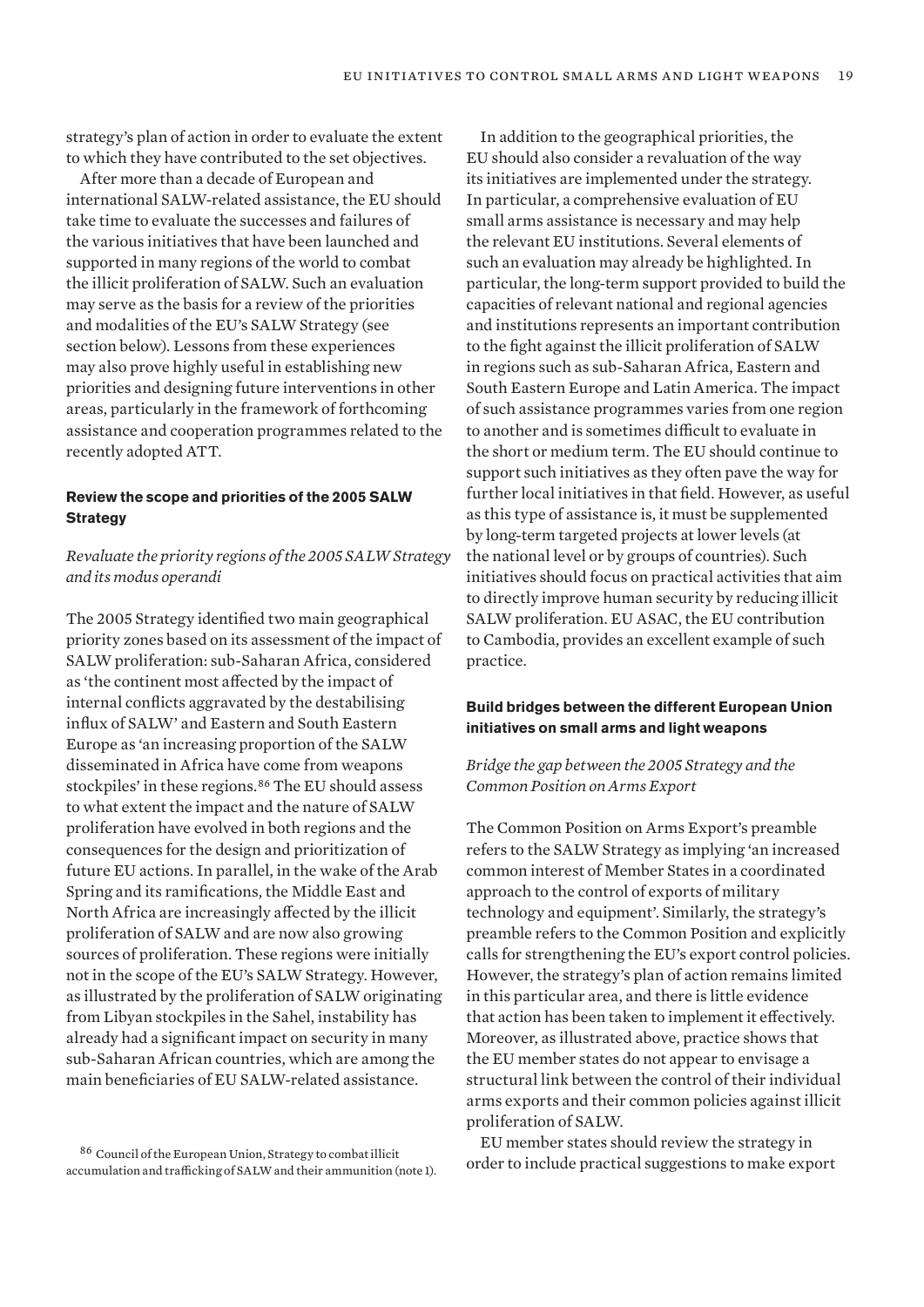controls a distinctive element of the EU common policy to fight the illicit proliferation of SALW (see the 'Bridge the gap between assistance and development programmes' cooperation and export controls' section below).

## *Take into account the fight against trafficking of firearms inside the European Union*

Another shortcoming of the current EU SALW Strategy is its focus on illicit proliferation of small arms outside the EU. Trafficking of weapons is transnational per nature as illustrated by the Western Balkans origin of many illicit weapons in circulation inside the EU. The initiatives launched by the Commission to coordinate the EU's response to the trafficking of firearms within the EU represent a step in the right direction. The Commission's communication recognizes, among other things, that initiatives to tackle proliferation in the close neighbourhood of the EU may have a positive impact on human security within its borders.

The EU's legal texts differentiate between small arms specifically designed for military use, which fall under the category 'SALW', and firearms. Although the differentiation makes sense in the context of export control and regulation of legal ownership, such a distinction is not relevant on the ground in (post-) conflict contexts or as regards criminality; illicit actors use all kinds of SALW, be they military or civil, depending on their availability. The EU should consider amending the scope of the strategy in order to include SALW and firearms (as per the EU's categorization).

#### *Enhance coordination among European Union institutions and member states*

Coordination of EU institutions' actions to fight the illicit proliferation of SALW currently relies heavily on informal contacts between representatives of EU institutions. The EU may consider setting up a formal structure for the different EU institutions (including at least representatives from the EEAS and the Directorate-General Development Cooperation, Enterprise and Industry, and Home Affairs) to exchange information and coordinate views on current and forthcoming initiatives related to the strategy. Through this structure, the EU may also consider strengthening the exchange of information with EU members and providing a clearing house for optimizing the integration of SALW-related assistance programmes initiated by the institutions and the member states. In that view, the SALW

Strategy's six-monthly progress report may incorporate elements provided by EU member states regarding SALW-related initiatives taken at the national level. Such information was provided in the annual progress reports on the implementation of the 2002 Joint Action, whose production was suspended from 2011.

#### **Bridge the gap between assistance and development programmes' cooperation and export controls**

SALW export controls remain a national prerogative of each EU member state, while an important part of the actions taken under the SALW Strategy and the Joint Action is elaborated and decided by the Commission or at the Council level. At present, collective decision making regarding SALW exports seems unlikely. As illustrated several times since the beginning of the Arab Spring, when it comes to arms export, the economic and strategic interests of member states often take precedence over their common stance, presenting the EU as a 'soft power', promoting peace and security worldwide.

However, EU member states may take practical steps to ensure that their SALW exports do not risk undermining the objectives of the EU's SALW Strategy. Such actions should clearly be integrated in the reviewed strategy.

#### *Further explore how to enhance diversion risk assessment at the European Union level*

During the recent review of the Common Position on Arms Exports, substantive discussions were held on how the member states may improve the information at the disposal of export licensing officers to assess the risk of diversion. Some member states have made proposals to share information on convicted traffickers and to use information on traced illicit weapons. These initiatives are a timely echo of one of the actions related to export control identified by the SALW Strategy (i.e. 'devise mechanisms approved by the Member States for the exchange of information on SALW trafficking networks').

More generally, the EU should assess existing capacities and practices both at the member state and European levels to evaluate the pre-licensing risk assessment of diversion as well as to identify the opportunities and challenges in terms of cooperation and exchange of information between member states. Currently, the national licensing officers of each member state undertake the pre-licensing risk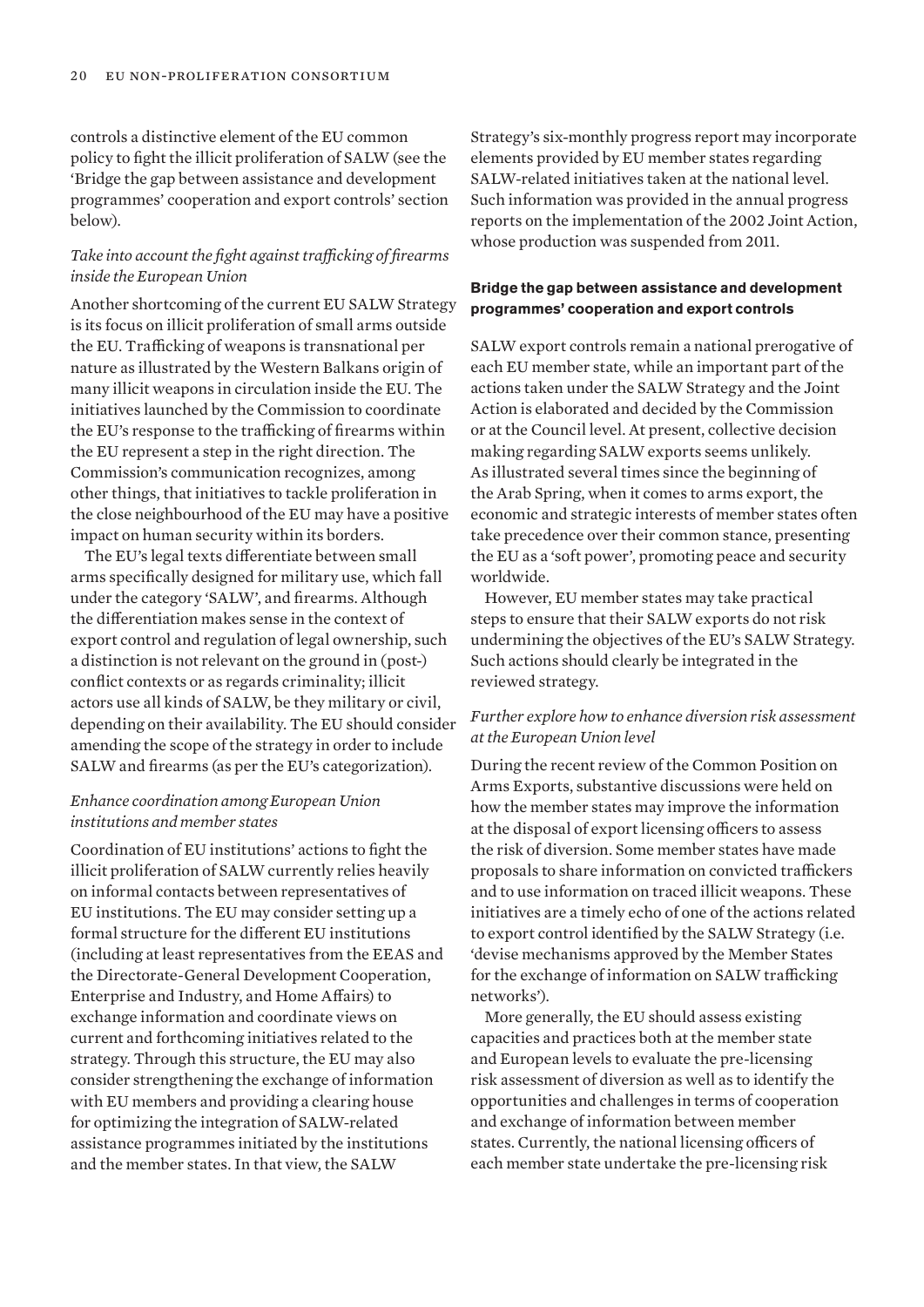assessment of diversion individually, notably, on the basis of available information on past diversion. This information, which may be open source or not, is often dispersed in various locations (reports produced by international and regional institutions, NGOs, intelligence services, results of tracing requests etc.). In the absence of a pooling and sharing system at the European level, the ability to appropriately collect and analyse such information relies above all on the means available to each member state.

For instance, the establishment of a confidential database on proven and suspected cases of diversion or unauthorized re-export of SALW may provide every EU member states with an equivalent capacity to carry out an informed risk assessment of the risk of diversion and of illicit proliferation. In turn, such a mechanism could lead to greater harmonization in decision making, particularly in the case of exports to 'sensitive' countries.

#### *Create post-embargo and SALW Strategy toolboxes*

In 2004 the EU member states discussed, but did not adopt, the introduction of a 'toolbox' for exports to destinations that had previously been the subject of EU arms embargoes. Under this mechanism, EU members 'would have agreed to exchange detailed information on export licences granted to the previously embargoed destination every three months—including the quantity and type of military equipment, the end-use and the end-user'.<sup>87</sup> Post-embargoed countries generally are post-conflict countries. They are often situated in regions particularly affected by the illicit proliferation of SALW or are themselves in that situation. In other instances, they may be subject to greater scrutiny for their past (active or passive) participation in the illicit circulation of weapons. The adoption of a toolbox mechanism may directly contribute to integrating considerations about the proliferation of SALW in the risk assessment of each member state.

In the same manner, EU member states may establish and regularly update a list of countries and regions that benefit from actions in the framework of the EU's SALW Strategy and of states that are known or suspected to be diverting weapons to those countries. By taking into account this list in their risk assessment, member states would avoid being in the difficult position of having participated in the proliferation of SALW to countries or regions that also benefit from the

<sup>87</sup> Bromley (note 6).

assistance of the EU, as was the case with exports to the Gaddafi regime, a major player in the proliferation SALW in sub-Saharan Africa in recent decades.

# *Adopt a 'new for old' clause for small arms and light weapons export*

Since 2003 Germany has required, where possible, that the authorities of the importing state make a commitment to destroy SALW that are decommissioned but still usable in exchange for SALW purchased from Germany. This 'new for old' clause, which applies to third countries, aims to prevent a domino effect.<sup>88</sup> Although it is difficult for a single country to require such a practice on the part of the importing government (particularly because of the financial burden of destruction), systematization of this clause for all SALW European exports would certainly be more effective and persuasive for the potential importing countries. Because of the important market shares of the 28 EU member states in the global trade in SALW, it would be more difficult for an importing country to ignore this clause and circumvent a member state's denial by acquiring SALW in another member state.

#### *Enhance the guidance to export licensing officers*

COARM draws up and regularly updates a User's Guide to the Common Position on Arms Exports that serves as guidance to assist member states in implementing the Common Position. It is intended for use primarily by export licensing officials.

However, this document does not mention the EU's SALW Strategy. As such, it does not specify EU assistance programmes and other initiatives taken under the SALW Strategy as factors to take into account when assessing export licences to countries that are beneficiaries of EU assistance or countries neighbouring such countries. Furthermore, it only mentions SALW once, stating that in 'analysis of the risk of diversion' they 'could be the subject of special attention'.<sup>89</sup>

COARM should consider reviewing the User's Guide in the light of the priorities and objectives of the SALW

<sup>88</sup> Poitevin, C., 'Prolifération des armes légères : l'UE a-t-elle vraiment une stratégie?' [Proliferation of small arms: does the EU really have a strategy?], Groupe de recherche et d'information sur la paix et la sécurité (GRIP) Note d'analyse, 20 Dec. 2011, <http://www.grip.org/ sites/grip.org/files/NOTES\_ANALYSE/2011/NA\_2011-12-20\_FR\_C-POITEVIN.pdf>.

<sup>89</sup> Council of the European Union, User's Guide (note 63), p. 74.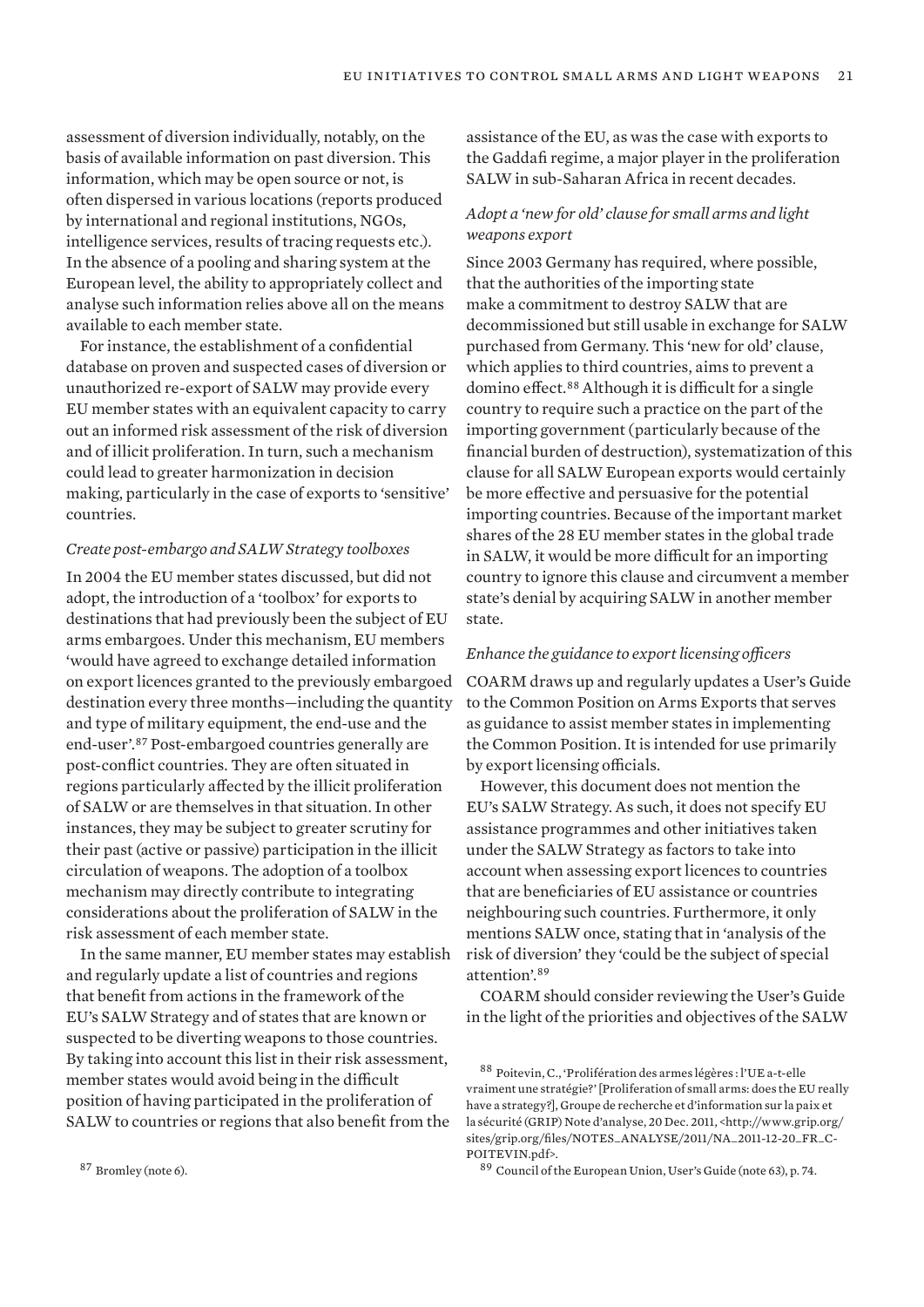Strategy in order to ensure that member states take into account on a regular basis the potential impact of their SALW exports for countries and regions that benefit from assistance and development cooperation with the EU.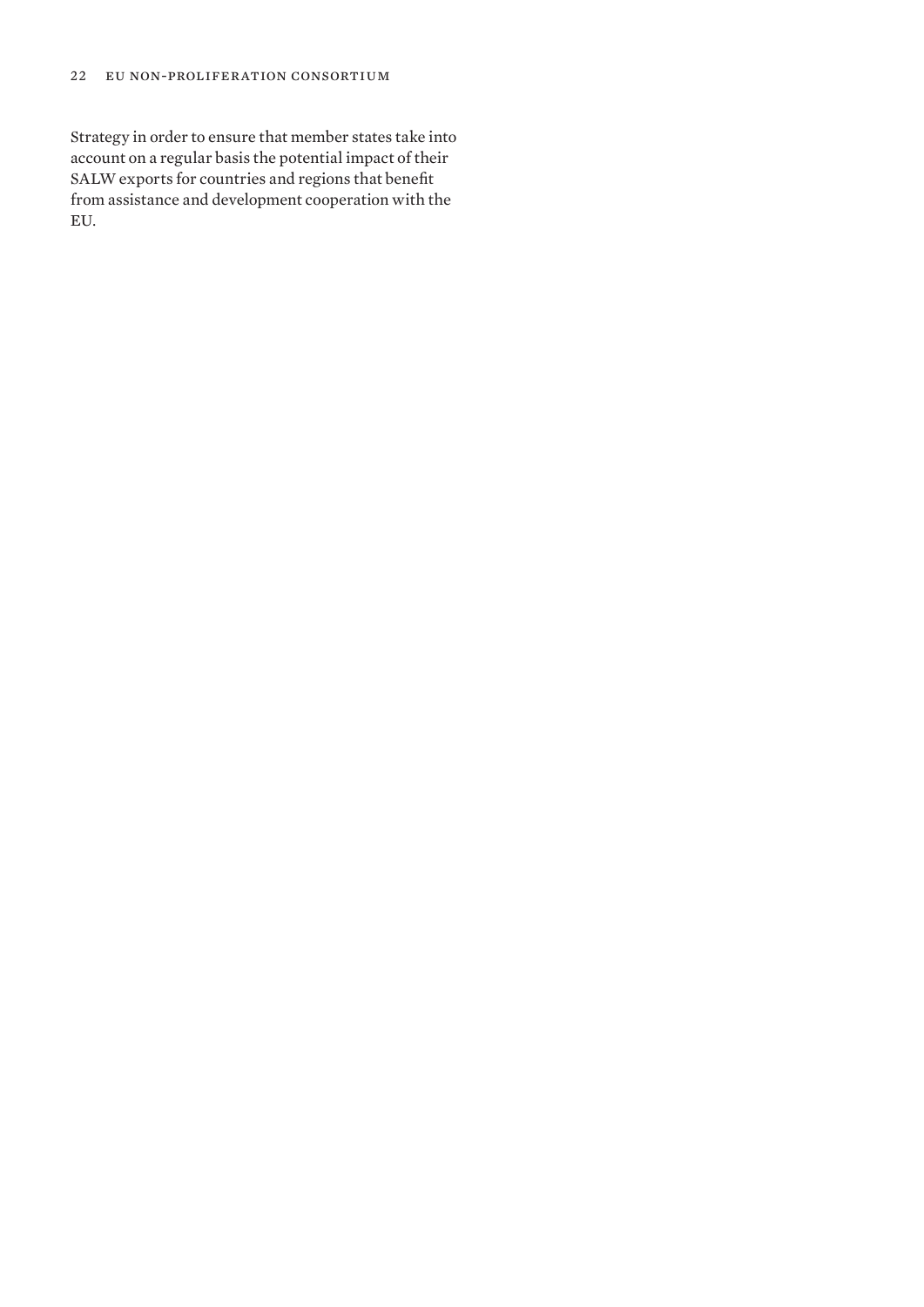# **ABBREVIATIONS**

| <b>ATT</b>     | <b>Arms Trade Treaty</b>                 |
|----------------|------------------------------------------|
| <b>CFSP</b>    | Common Foreign and Security Policy       |
| <b>COARM</b>   | Council Working Group on Conventional    |
|                | Arms Exports                             |
| <b>DDR</b>     | Disarmament, demobilization and          |
|                | reintegration                            |
| <b>ECOSAP</b>  | <b>ECOWAS Small Arms Control Project</b> |
| <b>ECOWAS</b>  | Economic Community of West African       |
|                | <b>States</b>                            |
| <b>EDF</b>     | European Development Fund                |
| <b>ESS</b>     | <b>European Security Strategy</b>        |
| <b>EU ASAC</b> | European Union Assistance on Curbing     |
|                | Small Arms and                           |
|                | Light Weapons in Cambodia                |
| <b>IFS</b>     | <b>Instrument for Stability</b>          |
| NGO            | Non-governmental organization            |
| <b>OSCE</b>    | Organization for Security and            |
|                | Co-operation in Europe                   |
| <b>RECSA</b>   | Regional Centre on Small Arms in the     |
|                | <b>Great Lakes Region</b>                |
| <b>SALW</b>    | Small arms and light weapons             |
| <b>SEESAC</b>  | South Eastern and Eastern Europe         |
|                | Clearinghouse for the Control            |
|                | of Small Arms and Light Weapons          |
| <b>SSR</b>     | Security sector reform                   |
| UN             | <b>United Nations</b>                    |
| <b>WMD</b>     | Weapons of mass destruction              |